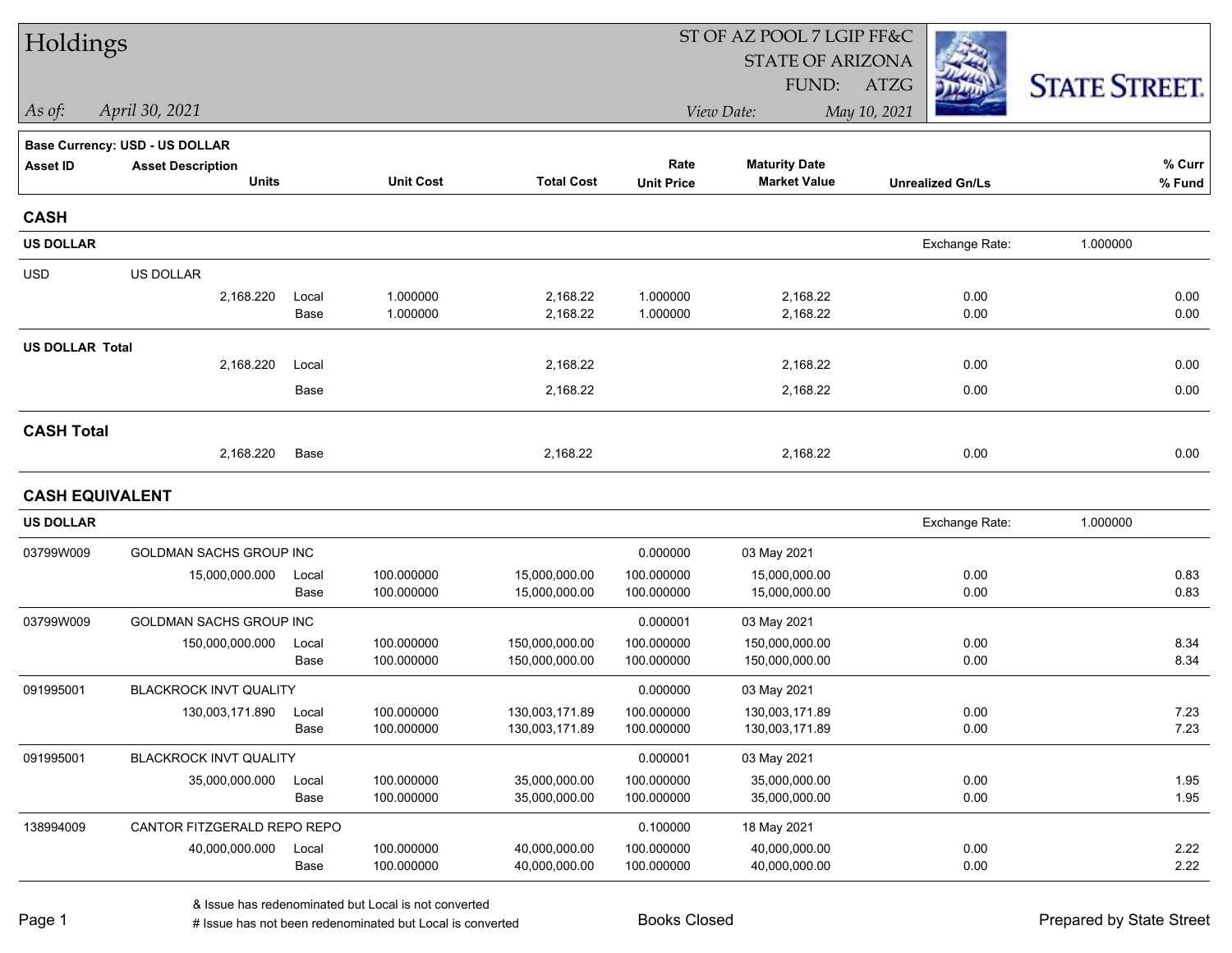| Holdings        |                                                   |       |                  |                   |                   | ST OF AZ POOL 7 LGIP FF&C |                         |                      |
|-----------------|---------------------------------------------------|-------|------------------|-------------------|-------------------|---------------------------|-------------------------|----------------------|
|                 |                                                   |       |                  |                   |                   | <b>STATE OF ARIZONA</b>   |                         |                      |
|                 |                                                   |       |                  |                   |                   | FUND:                     | ATZG                    | <b>STATE STREET.</b> |
| $\vert$ As of:  | April 30, 2021                                    |       |                  |                   |                   | View Date:                | May 10, 2021            |                      |
|                 |                                                   |       |                  |                   |                   |                           |                         |                      |
|                 | Base Currency: USD - US DOLLAR                    |       |                  |                   | Rate              | <b>Maturity Date</b>      |                         | % Curr               |
| <b>Asset ID</b> | <b>Asset Description</b><br><b>Units</b>          |       | <b>Unit Cost</b> | <b>Total Cost</b> | <b>Unit Price</b> | <b>Market Value</b>       | <b>Unrealized Gn/Ls</b> | % Fund               |
| 22599G006       | CREDIT AGRICOLE REPO REPO                         |       |                  |                   | 0.010000          | 03 May 2021               |                         |                      |
|                 | 35,000,000.000                                    | Local | 100.000000       | 35,000,000.00     | 100.000000        | 35,000,000.00             | 0.00                    | 1.95                 |
|                 |                                                   | Base  | 100.000000       | 35,000,000.00     | 100.000000        | 35,000,000.00             | 0.00                    | 1.95                 |
| 8579929T0       | STATE STR INSTL INVT TR TREASURY PLUS FD INSTL CL |       |                  |                   | 0.015987          | 31 Dec 2030               |                         |                      |
|                 | 6,236,702.370                                     | Local | 100.000000       | 6,236,702.37      | 100.000000        | 6,236,702.37              | 0.00                    | 0.35                 |
|                 |                                                   | Base  | 100.000000       | 6,236,702.37      | 100.000000        | 6,236,702.37              | 0.00                    | 0.35                 |
| 9127962Y4       | TREASURY BILL 05/21 0.00000                       |       |                  |                   | 0.087000          | 20 May 2021               |                         |                      |
|                 | 10,000,000.000                                    | Local | 99.995408        | 9,999,540.83      | 99.995408         | 9,999,540.83              | 0.00                    | 0.56                 |
|                 |                                                   | Base  | 99.995408        | 9,999,540.83      | 99.995408         | 9,999,540.83              | 0.00                    | 0.56                 |
| 9127965A3       | TREASURY BILL 05/21 0.00000                       |       |                  |                   | 0.087500          | 06 May 2021               |                         |                      |
|                 | 20,000,000.000                                    | Local | 99.998785        | 19,999,756.94     | 99.998785         | 19,999,756.94             | 0.00                    | 1.11                 |
|                 |                                                   | Base  | 99.998785        | 19,999,756.94     | 99.998785         | 19,999,756.94             | 0.00                    | 1.11                 |
| 912796A25       | TREASURY BILL 05/21 0.00000                       |       |                  |                   | 0.016300          | 13 May 2021               |                         |                      |
|                 | 50,000,000.000                                    | Local | 99.999026        | 49,999,512.99     | 99.999026         | 49,999,512.99             | 0.00                    | 2.78                 |
|                 |                                                   | Base  | 99.999026        | 49,999,512.99     | 99.999026         | 49,999,512.99             | 0.00                    | 2.78                 |
| 912796A33       | TREASURY BILL 05/21 0.00000                       |       |                  |                   | 0.082000          | 27 May 2021               |                         |                      |
|                 | 10,000,000.000                                    | Local | 99.994078        | 9,999,407.78      | 99.994078         | 9,999,407.78              | 0.00                    | 0.56                 |
|                 |                                                   | Base  | 99.994078        | 9,999,407.78      | 99.994078         | 9,999,407.78              | 0.00                    | 0.56                 |
| 912796D30       | TREASURY BILL 02/22 0.00000                       |       |                  |                   | 0.065000          | 24 Feb 2022               |                         |                      |
|                 | 10,000,000.000                                    | Local | 99.946014        | 9,994,601.39      | 99.946014         | 9,994,601.39              | 0.00                    | 0.56                 |
|                 |                                                   | Base  | 99.946014        | 9,994,601.39      | 99.946014         | 9,994,601.39              | 0.00                    | 0.56                 |
| 912796F79       | TREASURY BILL 05/21 0.00000                       |       |                  |                   | 0.016500          | 04 May 2021               |                         |                      |
|                 | 40,000,000.000                                    | Local | 99.999775        | 39,999,910.00     | 99.999775         | 39,999,910.00             | 0.00                    | 2.22                 |
|                 |                                                   | Base  | 99.999775        | 39,999,910.00     | 99.999775         | 39,999,910.00             | 0.00                    | 2.22                 |
| 912796F95       | TREASURY BILL 05/21 0.00000                       |       |                  |                   | 0.016000          | 18 May 2021               |                         |                      |
|                 | 20,000,000.000                                    | Local | 99.999268        | 19,999,853.61     | 99.999268         | 19,999,853.61             | 0.00                    | 1.11                 |
|                 |                                                   | Base  | 99.999268        | 19,999,853.61     | 99.999268         | 19,999,853.61             | 0.00                    | 1.11                 |
| 926NKW009       | AMHERST PIERPONT 04/15 VAR                        |       |                  |                   | 0.030000          | 07 May 2021               |                         |                      |
|                 | 80,000,000.000                                    | Local | 100.000000       | 80,000,000.00     | 100.000000        | 80,000,000.00             | 0.00                    | 4.45                 |
|                 |                                                   | Base  | 100.000000       | 80,000,000.00     | 100.000000        | 80,000,000.00             | 0.00                    | 4.45                 |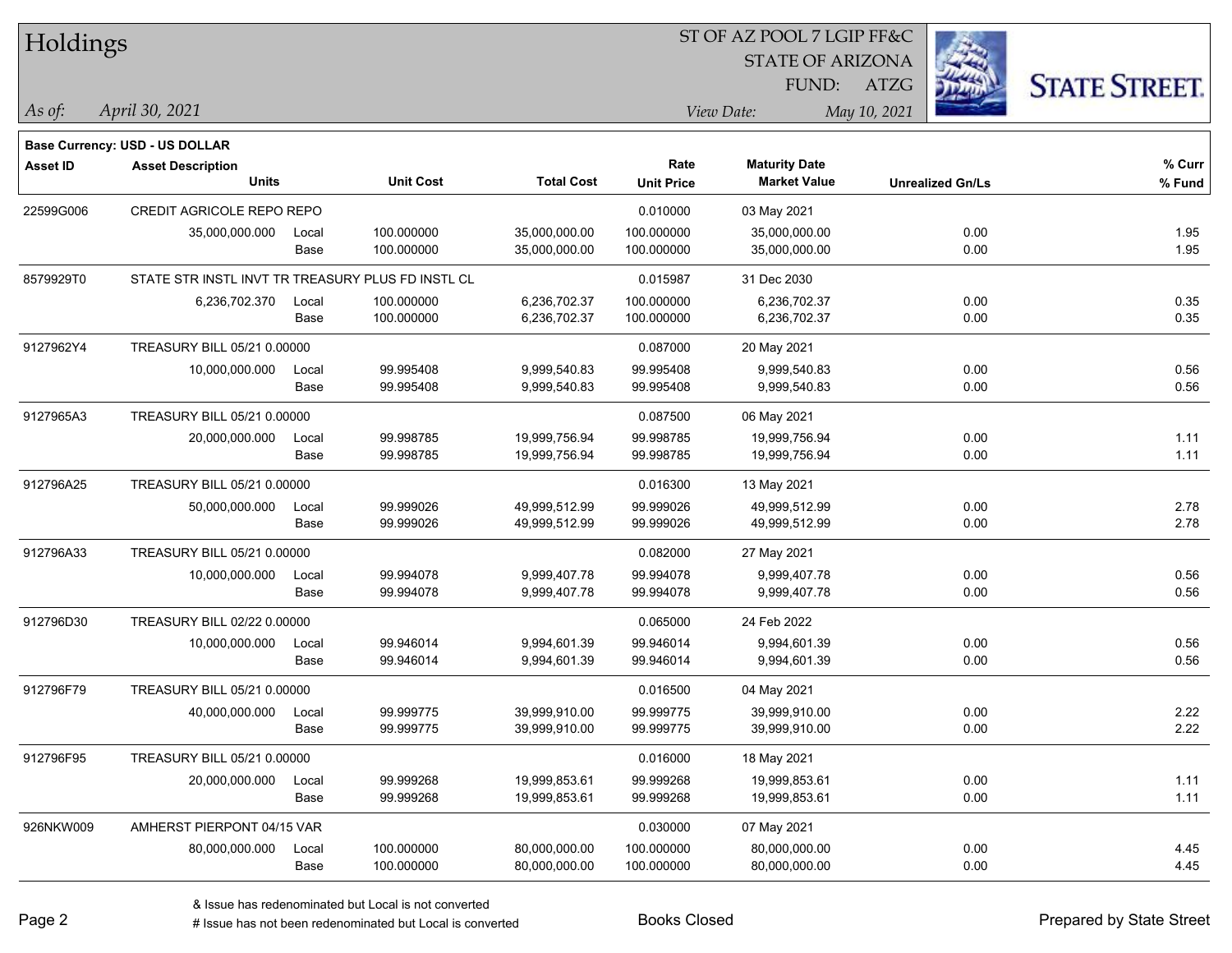| Holdings        |                                                |       |                  |                   | ST OF AZ POOL 7 LGIP FF&C |                                             |                         |                      |  |  |
|-----------------|------------------------------------------------|-------|------------------|-------------------|---------------------------|---------------------------------------------|-------------------------|----------------------|--|--|
|                 |                                                |       |                  |                   |                           | <b>STATE OF ARIZONA</b>                     |                         |                      |  |  |
|                 |                                                |       |                  |                   |                           | FUND:                                       | ATZG                    | <b>STATE STREET.</b> |  |  |
| As of:          | April 30, 2021                                 |       |                  |                   | View Date:                |                                             |                         |                      |  |  |
|                 |                                                |       |                  |                   |                           |                                             | May 10, 2021            |                      |  |  |
|                 | <b>Base Currency: USD - US DOLLAR</b>          |       |                  |                   |                           |                                             |                         |                      |  |  |
| <b>Asset ID</b> | <b>Asset Description</b><br><b>Units</b>       |       | <b>Unit Cost</b> | <b>Total Cost</b> | Rate<br><b>Unit Price</b> | <b>Maturity Date</b><br><b>Market Value</b> | <b>Unrealized Gn/Ls</b> | % Curr<br>% Fund     |  |  |
| 926NKW009       | AMHERST PIERPONT 04/15 VAR                     |       |                  |                   | 0.030000                  | 14 May 2021                                 |                         |                      |  |  |
|                 | 40,000,000.000                                 | Local | 100.000000       | 40,000,000.00     | 100.000000                | 40,000,000.00                               | 0.00                    | 2.22                 |  |  |
|                 |                                                | Base  | 100.000000       | 40,000,000.00     | 100.000000                | 40,000,000.00                               | 0.00                    | 2.22                 |  |  |
| 930ABD003       | FIDELITY INVESTMENTS MONEY                     |       |                  |                   | 0.000000                  | 03 May 2021                                 |                         |                      |  |  |
|                 | 10,000,079.460                                 | Local | 100.000000       | 10,000,079.46     | 100.000000                | 10,000,079.46                               | 0.00                    | 0.56                 |  |  |
|                 |                                                | Base  | 100.000000       | 10,000,079.46     | 100.000000                | 10,000,079.46                               | 0.00                    | 0.56                 |  |  |
| 935MUR901       | <b>WESTERN ALLIANCE BANK</b>                   |       |                  |                   | 0.250000                  | 31 Mar 2022                                 |                         |                      |  |  |
|                 | 5,001,869.090                                  | Local | 100.000000       | 5,001,869.09      | 100.000000                | 5,001,869.09                                | 0.00                    | 0.28                 |  |  |
|                 |                                                | Base  | 100.000000       | 5,001,869.09      | 100.000000                | 5,001,869.09                                | 0.00                    | 0.28                 |  |  |
| 942PVK008       | WAM AZ 1 WAM AZR 1                             |       |                  |                   | 0.250000                  | 14 Apr 2022                                 |                         |                      |  |  |
|                 | 5,000,000.000                                  | Local | 100.000000       | 5,000,000.00      | 100.000000                | 5,000,000.00                                | 0.00                    | 0.28                 |  |  |
|                 |                                                | Base  | 100.000000       | 5,000,000.00      | 100.000000                | 5,000,000.00                                | 0.00                    | 0.28                 |  |  |
| 942PVKII0       | WAM AZ 2 WAM AZR 2                             |       |                  |                   | 0.250000                  | 21 Apr 2022                                 |                         |                      |  |  |
|                 | 5,000,000.000                                  | Local | 100.000000       | 5,000,000.00      | 100.000000                | 5,000,000.00                                | 0.00                    | 0.28                 |  |  |
|                 |                                                | Base  | 100.000000       | 5,000,000.00      | 100.000000                | 5,000,000.00                                | 0.00                    | 0.28                 |  |  |
| 957638109       | WESTERN ALLIANCE BANCORP COMMON STOCK USD.0001 |       |                  |                   | 0.250000                  | 16 Dec 2021                                 |                         |                      |  |  |
|                 | 5,000,000.000                                  | Local | 100.000000       | 5,000,000.00      | 100.000000                | 5,000,000.00                                | 0.00                    | 0.28                 |  |  |
|                 |                                                | Base  | 100.000000       | 5,000,000.00      | 100.000000                | 5,000,000.00                                | 0.00                    | 0.28                 |  |  |
| 95763A914       | WESTERN ALLIANCE BANCORP PP                    |       |                  |                   | 0.200000                  | 24 Jun 2021                                 |                         |                      |  |  |
|                 | 5,000,000.000                                  | Local | 100.000000       | 5,000,000.00      | 100.000000                | 5,000,000.00                                | 0.00                    | 0.28                 |  |  |
|                 |                                                | Base  | 100.000000       | 5,000,000.00      | 100.000000                | 5,000,000.00                                | 0.00                    | 0.28                 |  |  |
| 978UHK000       | DAIWA CAPITAL MARKETS REPO                     |       |                  |                   | 0.010000                  | 03 May 2021                                 |                         |                      |  |  |
|                 | 250,000,000.000                                | Local | 100.000000       | 250,000,000.00    | 100.000000                | 250,000,000.00                              | 0.00                    | 13.90                |  |  |
|                 |                                                | Base  | 100.000000       | 250,000,000.00    | 100.000000                | 250,000,000.00                              | 0.00                    | 13.90                |  |  |
| 978UHK000       | DAIWA CAPITAL MARKETS REPO                     |       |                  |                   | 0.020000                  | 19 May 2021                                 |                         |                      |  |  |
|                 | 50,000,000.000                                 | Local | 100.000000       | 50,000,000.00     | 100.000000                | 50,000,000.00                               | 0.00                    | 2.78                 |  |  |
|                 |                                                | Base  | 100.000000       | 50,000,000.00     | 100.000000                | 50,000,000.00                               | 0.00                    | 2.78                 |  |  |
| 979QHR003       | SOUTH STREET REPO                              |       |                  |                   | 0.100000                  | 03 May 2021                                 |                         |                      |  |  |
|                 | 10,000,000.000                                 | Local | 100.000000       | 10,000,000.00     | 100.000000                | 10,000,000.00                               | 0.00                    | 0.56                 |  |  |
|                 |                                                | Base  | 100.000000       | 10,000,000.00     | 100.000000                | 10,000,000.00                               | 0.00                    | 0.56                 |  |  |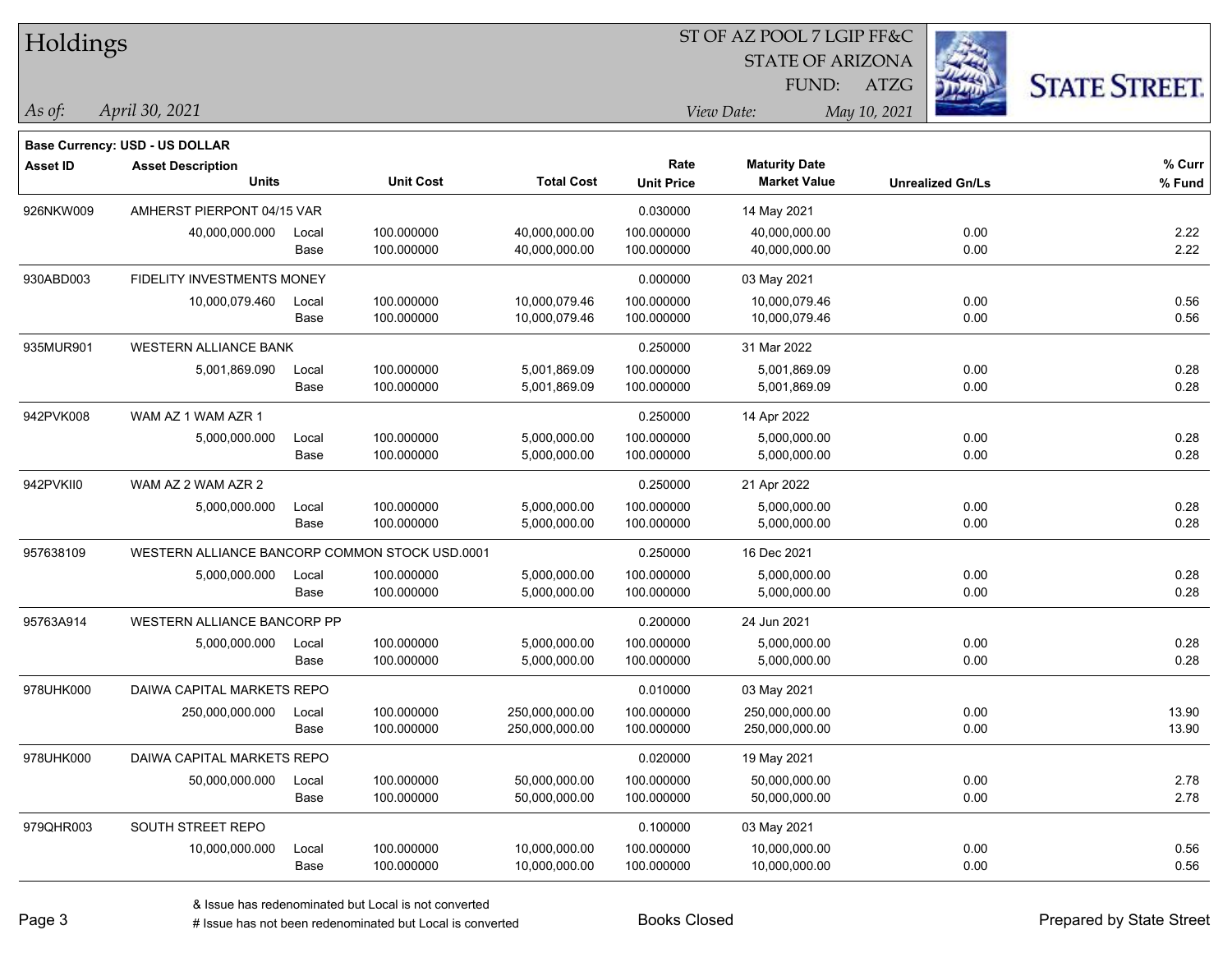| <b>STATE OF ARIZONA</b><br><b>STATE STREET.</b><br>FUND:<br>ATZG<br>April 30, 2021<br>View Date:<br>As of:<br>May 10, 2021<br><b>Base Currency: USD - US DOLLAR</b><br>Rate<br>% Curr<br><b>Maturity Date</b><br><b>Asset ID</b><br><b>Asset Description</b><br><b>Units</b><br><b>Unit Cost</b><br><b>Total Cost</b><br><b>Market Value</b><br><b>Unit Price</b><br><b>Unrealized Gn/Ls</b><br>$%$ Fund<br>ALLIANCE BANK OF ARIZONA MONEY<br>979RFJ001<br>0.050000<br>01 May 2021<br>100.000000<br>2,536.01<br>0.00<br>0.00<br>2,536.010<br>100.000000<br>2,536.01<br>Local<br>Base<br>100.000000<br>2,536.01<br>100.000000<br>2,536.01<br>0.00<br>0.00<br>MITSUBISHI UFJ REPO<br>985FHY004<br>0.010000<br>03 May 2021<br>100.000000<br>7.14<br>128,358,966.400<br>128,358,966.40<br>100.000000<br>128,358,966.40<br>0.00<br>Local<br>7.14<br>0.00<br>Base<br>100.000000<br>100.000000<br>128,358,966.40<br>128,358,966.40<br>MITSUBISHI UFJ REPO<br>985FHY004<br>0.020000<br>03 May 2021<br>1.39<br>25,000,000.000<br>Local<br>100.000000<br>25,000,000.00<br>100.000000<br>25,000,000.00<br>0.00<br>1.39<br>100.000000<br>25,000,000.00<br>0.00<br>Base<br>25,000,000.00<br>100.000000<br>985FHY004<br>MITSUBISHI UFJ REPO<br>0.030000<br>01 Jun 2021<br>2.78<br>100.000000<br>100.000000<br>0.00<br>50,000,000.00<br>50,000,000.00<br>50,000,000.000<br>Local<br>100.000000<br>50,000,000.00<br>100.000000<br>50,000,000.00<br>0.00<br>2.78<br>Base<br>993YHF905<br>WAM CORE PLS SSBT SEC ID IGTF2380002<br>0.250000<br>07 Apr 2022<br>100.000000<br>0.56<br>10,000,000.000<br>10,000,000.00<br>100.000000<br>10,000,000.00<br>0.00<br>Local<br>0.00<br>0.56<br>100.000000<br>100.000000<br>10,000,000.00<br>Base<br>10,000,000.00<br><b>US DOLLAR Total</b><br>69.50<br>1,249,603,325.220<br>1,249,595,908.76<br>1,249,595,908.76<br>0.00<br>Local<br>69.50<br>Base<br>1,249,595,908.76<br>1,249,595,908.76<br>0.00<br><b>CASH EQUIVALENT Total</b><br>69.50<br>1,249,603,325.220<br>Base<br>1,249,595,908.76<br>1,249,595,908.76<br>0.00<br><b>FIXED INCOME</b><br><b>US DOLLAR</b><br>Exchange Rate:<br>1.000000<br>01 Oct 2020<br>9127962J7<br>TREASURY BILL 10/20 0.00000<br>0.07<br>0.000<br>0.000000<br>$-0.07$<br>0.000000<br>0.00<br>0.00<br>Local<br>0.000000<br>$-0.07$<br>0.000000<br>0.00<br>0.07<br>0.00<br>Base<br>15 Oct 2020<br>9127962R9<br>TREASURY BILL 10/20 0.00000<br>0.000000<br>$-163.89$<br>0.000000<br>0.00<br>163.89<br>0.000<br>0.00<br>Local<br>Base<br>$-163.89$<br>163.89<br>0.00<br>0.000000<br>0.000000<br>0.00 | Holdings |  |  | ST OF AZ POOL 7 LGIP FF&C |  |  |  |
|-------------------------------------------------------------------------------------------------------------------------------------------------------------------------------------------------------------------------------------------------------------------------------------------------------------------------------------------------------------------------------------------------------------------------------------------------------------------------------------------------------------------------------------------------------------------------------------------------------------------------------------------------------------------------------------------------------------------------------------------------------------------------------------------------------------------------------------------------------------------------------------------------------------------------------------------------------------------------------------------------------------------------------------------------------------------------------------------------------------------------------------------------------------------------------------------------------------------------------------------------------------------------------------------------------------------------------------------------------------------------------------------------------------------------------------------------------------------------------------------------------------------------------------------------------------------------------------------------------------------------------------------------------------------------------------------------------------------------------------------------------------------------------------------------------------------------------------------------------------------------------------------------------------------------------------------------------------------------------------------------------------------------------------------------------------------------------------------------------------------------------------------------------------------------------------------------------------------------------------------------------------------------------------------------------------------------------------------------------------------------------------------------------------------------------------------------------------------------------------------------------------------------------------------------------|----------|--|--|---------------------------|--|--|--|
|                                                                                                                                                                                                                                                                                                                                                                                                                                                                                                                                                                                                                                                                                                                                                                                                                                                                                                                                                                                                                                                                                                                                                                                                                                                                                                                                                                                                                                                                                                                                                                                                                                                                                                                                                                                                                                                                                                                                                                                                                                                                                                                                                                                                                                                                                                                                                                                                                                                                                                                                                       |          |  |  |                           |  |  |  |
|                                                                                                                                                                                                                                                                                                                                                                                                                                                                                                                                                                                                                                                                                                                                                                                                                                                                                                                                                                                                                                                                                                                                                                                                                                                                                                                                                                                                                                                                                                                                                                                                                                                                                                                                                                                                                                                                                                                                                                                                                                                                                                                                                                                                                                                                                                                                                                                                                                                                                                                                                       |          |  |  |                           |  |  |  |
|                                                                                                                                                                                                                                                                                                                                                                                                                                                                                                                                                                                                                                                                                                                                                                                                                                                                                                                                                                                                                                                                                                                                                                                                                                                                                                                                                                                                                                                                                                                                                                                                                                                                                                                                                                                                                                                                                                                                                                                                                                                                                                                                                                                                                                                                                                                                                                                                                                                                                                                                                       |          |  |  |                           |  |  |  |
|                                                                                                                                                                                                                                                                                                                                                                                                                                                                                                                                                                                                                                                                                                                                                                                                                                                                                                                                                                                                                                                                                                                                                                                                                                                                                                                                                                                                                                                                                                                                                                                                                                                                                                                                                                                                                                                                                                                                                                                                                                                                                                                                                                                                                                                                                                                                                                                                                                                                                                                                                       |          |  |  |                           |  |  |  |
|                                                                                                                                                                                                                                                                                                                                                                                                                                                                                                                                                                                                                                                                                                                                                                                                                                                                                                                                                                                                                                                                                                                                                                                                                                                                                                                                                                                                                                                                                                                                                                                                                                                                                                                                                                                                                                                                                                                                                                                                                                                                                                                                                                                                                                                                                                                                                                                                                                                                                                                                                       |          |  |  |                           |  |  |  |
|                                                                                                                                                                                                                                                                                                                                                                                                                                                                                                                                                                                                                                                                                                                                                                                                                                                                                                                                                                                                                                                                                                                                                                                                                                                                                                                                                                                                                                                                                                                                                                                                                                                                                                                                                                                                                                                                                                                                                                                                                                                                                                                                                                                                                                                                                                                                                                                                                                                                                                                                                       |          |  |  |                           |  |  |  |
|                                                                                                                                                                                                                                                                                                                                                                                                                                                                                                                                                                                                                                                                                                                                                                                                                                                                                                                                                                                                                                                                                                                                                                                                                                                                                                                                                                                                                                                                                                                                                                                                                                                                                                                                                                                                                                                                                                                                                                                                                                                                                                                                                                                                                                                                                                                                                                                                                                                                                                                                                       |          |  |  |                           |  |  |  |
|                                                                                                                                                                                                                                                                                                                                                                                                                                                                                                                                                                                                                                                                                                                                                                                                                                                                                                                                                                                                                                                                                                                                                                                                                                                                                                                                                                                                                                                                                                                                                                                                                                                                                                                                                                                                                                                                                                                                                                                                                                                                                                                                                                                                                                                                                                                                                                                                                                                                                                                                                       |          |  |  |                           |  |  |  |
|                                                                                                                                                                                                                                                                                                                                                                                                                                                                                                                                                                                                                                                                                                                                                                                                                                                                                                                                                                                                                                                                                                                                                                                                                                                                                                                                                                                                                                                                                                                                                                                                                                                                                                                                                                                                                                                                                                                                                                                                                                                                                                                                                                                                                                                                                                                                                                                                                                                                                                                                                       |          |  |  |                           |  |  |  |
|                                                                                                                                                                                                                                                                                                                                                                                                                                                                                                                                                                                                                                                                                                                                                                                                                                                                                                                                                                                                                                                                                                                                                                                                                                                                                                                                                                                                                                                                                                                                                                                                                                                                                                                                                                                                                                                                                                                                                                                                                                                                                                                                                                                                                                                                                                                                                                                                                                                                                                                                                       |          |  |  |                           |  |  |  |
|                                                                                                                                                                                                                                                                                                                                                                                                                                                                                                                                                                                                                                                                                                                                                                                                                                                                                                                                                                                                                                                                                                                                                                                                                                                                                                                                                                                                                                                                                                                                                                                                                                                                                                                                                                                                                                                                                                                                                                                                                                                                                                                                                                                                                                                                                                                                                                                                                                                                                                                                                       |          |  |  |                           |  |  |  |
|                                                                                                                                                                                                                                                                                                                                                                                                                                                                                                                                                                                                                                                                                                                                                                                                                                                                                                                                                                                                                                                                                                                                                                                                                                                                                                                                                                                                                                                                                                                                                                                                                                                                                                                                                                                                                                                                                                                                                                                                                                                                                                                                                                                                                                                                                                                                                                                                                                                                                                                                                       |          |  |  |                           |  |  |  |
|                                                                                                                                                                                                                                                                                                                                                                                                                                                                                                                                                                                                                                                                                                                                                                                                                                                                                                                                                                                                                                                                                                                                                                                                                                                                                                                                                                                                                                                                                                                                                                                                                                                                                                                                                                                                                                                                                                                                                                                                                                                                                                                                                                                                                                                                                                                                                                                                                                                                                                                                                       |          |  |  |                           |  |  |  |
|                                                                                                                                                                                                                                                                                                                                                                                                                                                                                                                                                                                                                                                                                                                                                                                                                                                                                                                                                                                                                                                                                                                                                                                                                                                                                                                                                                                                                                                                                                                                                                                                                                                                                                                                                                                                                                                                                                                                                                                                                                                                                                                                                                                                                                                                                                                                                                                                                                                                                                                                                       |          |  |  |                           |  |  |  |
|                                                                                                                                                                                                                                                                                                                                                                                                                                                                                                                                                                                                                                                                                                                                                                                                                                                                                                                                                                                                                                                                                                                                                                                                                                                                                                                                                                                                                                                                                                                                                                                                                                                                                                                                                                                                                                                                                                                                                                                                                                                                                                                                                                                                                                                                                                                                                                                                                                                                                                                                                       |          |  |  |                           |  |  |  |
|                                                                                                                                                                                                                                                                                                                                                                                                                                                                                                                                                                                                                                                                                                                                                                                                                                                                                                                                                                                                                                                                                                                                                                                                                                                                                                                                                                                                                                                                                                                                                                                                                                                                                                                                                                                                                                                                                                                                                                                                                                                                                                                                                                                                                                                                                                                                                                                                                                                                                                                                                       |          |  |  |                           |  |  |  |
|                                                                                                                                                                                                                                                                                                                                                                                                                                                                                                                                                                                                                                                                                                                                                                                                                                                                                                                                                                                                                                                                                                                                                                                                                                                                                                                                                                                                                                                                                                                                                                                                                                                                                                                                                                                                                                                                                                                                                                                                                                                                                                                                                                                                                                                                                                                                                                                                                                                                                                                                                       |          |  |  |                           |  |  |  |
|                                                                                                                                                                                                                                                                                                                                                                                                                                                                                                                                                                                                                                                                                                                                                                                                                                                                                                                                                                                                                                                                                                                                                                                                                                                                                                                                                                                                                                                                                                                                                                                                                                                                                                                                                                                                                                                                                                                                                                                                                                                                                                                                                                                                                                                                                                                                                                                                                                                                                                                                                       |          |  |  |                           |  |  |  |
|                                                                                                                                                                                                                                                                                                                                                                                                                                                                                                                                                                                                                                                                                                                                                                                                                                                                                                                                                                                                                                                                                                                                                                                                                                                                                                                                                                                                                                                                                                                                                                                                                                                                                                                                                                                                                                                                                                                                                                                                                                                                                                                                                                                                                                                                                                                                                                                                                                                                                                                                                       |          |  |  |                           |  |  |  |
|                                                                                                                                                                                                                                                                                                                                                                                                                                                                                                                                                                                                                                                                                                                                                                                                                                                                                                                                                                                                                                                                                                                                                                                                                                                                                                                                                                                                                                                                                                                                                                                                                                                                                                                                                                                                                                                                                                                                                                                                                                                                                                                                                                                                                                                                                                                                                                                                                                                                                                                                                       |          |  |  |                           |  |  |  |
|                                                                                                                                                                                                                                                                                                                                                                                                                                                                                                                                                                                                                                                                                                                                                                                                                                                                                                                                                                                                                                                                                                                                                                                                                                                                                                                                                                                                                                                                                                                                                                                                                                                                                                                                                                                                                                                                                                                                                                                                                                                                                                                                                                                                                                                                                                                                                                                                                                                                                                                                                       |          |  |  |                           |  |  |  |
|                                                                                                                                                                                                                                                                                                                                                                                                                                                                                                                                                                                                                                                                                                                                                                                                                                                                                                                                                                                                                                                                                                                                                                                                                                                                                                                                                                                                                                                                                                                                                                                                                                                                                                                                                                                                                                                                                                                                                                                                                                                                                                                                                                                                                                                                                                                                                                                                                                                                                                                                                       |          |  |  |                           |  |  |  |
|                                                                                                                                                                                                                                                                                                                                                                                                                                                                                                                                                                                                                                                                                                                                                                                                                                                                                                                                                                                                                                                                                                                                                                                                                                                                                                                                                                                                                                                                                                                                                                                                                                                                                                                                                                                                                                                                                                                                                                                                                                                                                                                                                                                                                                                                                                                                                                                                                                                                                                                                                       |          |  |  |                           |  |  |  |
|                                                                                                                                                                                                                                                                                                                                                                                                                                                                                                                                                                                                                                                                                                                                                                                                                                                                                                                                                                                                                                                                                                                                                                                                                                                                                                                                                                                                                                                                                                                                                                                                                                                                                                                                                                                                                                                                                                                                                                                                                                                                                                                                                                                                                                                                                                                                                                                                                                                                                                                                                       |          |  |  |                           |  |  |  |
|                                                                                                                                                                                                                                                                                                                                                                                                                                                                                                                                                                                                                                                                                                                                                                                                                                                                                                                                                                                                                                                                                                                                                                                                                                                                                                                                                                                                                                                                                                                                                                                                                                                                                                                                                                                                                                                                                                                                                                                                                                                                                                                                                                                                                                                                                                                                                                                                                                                                                                                                                       |          |  |  |                           |  |  |  |
|                                                                                                                                                                                                                                                                                                                                                                                                                                                                                                                                                                                                                                                                                                                                                                                                                                                                                                                                                                                                                                                                                                                                                                                                                                                                                                                                                                                                                                                                                                                                                                                                                                                                                                                                                                                                                                                                                                                                                                                                                                                                                                                                                                                                                                                                                                                                                                                                                                                                                                                                                       |          |  |  |                           |  |  |  |
|                                                                                                                                                                                                                                                                                                                                                                                                                                                                                                                                                                                                                                                                                                                                                                                                                                                                                                                                                                                                                                                                                                                                                                                                                                                                                                                                                                                                                                                                                                                                                                                                                                                                                                                                                                                                                                                                                                                                                                                                                                                                                                                                                                                                                                                                                                                                                                                                                                                                                                                                                       |          |  |  |                           |  |  |  |
|                                                                                                                                                                                                                                                                                                                                                                                                                                                                                                                                                                                                                                                                                                                                                                                                                                                                                                                                                                                                                                                                                                                                                                                                                                                                                                                                                                                                                                                                                                                                                                                                                                                                                                                                                                                                                                                                                                                                                                                                                                                                                                                                                                                                                                                                                                                                                                                                                                                                                                                                                       |          |  |  |                           |  |  |  |
|                                                                                                                                                                                                                                                                                                                                                                                                                                                                                                                                                                                                                                                                                                                                                                                                                                                                                                                                                                                                                                                                                                                                                                                                                                                                                                                                                                                                                                                                                                                                                                                                                                                                                                                                                                                                                                                                                                                                                                                                                                                                                                                                                                                                                                                                                                                                                                                                                                                                                                                                                       |          |  |  |                           |  |  |  |
|                                                                                                                                                                                                                                                                                                                                                                                                                                                                                                                                                                                                                                                                                                                                                                                                                                                                                                                                                                                                                                                                                                                                                                                                                                                                                                                                                                                                                                                                                                                                                                                                                                                                                                                                                                                                                                                                                                                                                                                                                                                                                                                                                                                                                                                                                                                                                                                                                                                                                                                                                       |          |  |  |                           |  |  |  |
|                                                                                                                                                                                                                                                                                                                                                                                                                                                                                                                                                                                                                                                                                                                                                                                                                                                                                                                                                                                                                                                                                                                                                                                                                                                                                                                                                                                                                                                                                                                                                                                                                                                                                                                                                                                                                                                                                                                                                                                                                                                                                                                                                                                                                                                                                                                                                                                                                                                                                                                                                       |          |  |  |                           |  |  |  |
|                                                                                                                                                                                                                                                                                                                                                                                                                                                                                                                                                                                                                                                                                                                                                                                                                                                                                                                                                                                                                                                                                                                                                                                                                                                                                                                                                                                                                                                                                                                                                                                                                                                                                                                                                                                                                                                                                                                                                                                                                                                                                                                                                                                                                                                                                                                                                                                                                                                                                                                                                       |          |  |  |                           |  |  |  |
|                                                                                                                                                                                                                                                                                                                                                                                                                                                                                                                                                                                                                                                                                                                                                                                                                                                                                                                                                                                                                                                                                                                                                                                                                                                                                                                                                                                                                                                                                                                                                                                                                                                                                                                                                                                                                                                                                                                                                                                                                                                                                                                                                                                                                                                                                                                                                                                                                                                                                                                                                       |          |  |  |                           |  |  |  |
|                                                                                                                                                                                                                                                                                                                                                                                                                                                                                                                                                                                                                                                                                                                                                                                                                                                                                                                                                                                                                                                                                                                                                                                                                                                                                                                                                                                                                                                                                                                                                                                                                                                                                                                                                                                                                                                                                                                                                                                                                                                                                                                                                                                                                                                                                                                                                                                                                                                                                                                                                       |          |  |  |                           |  |  |  |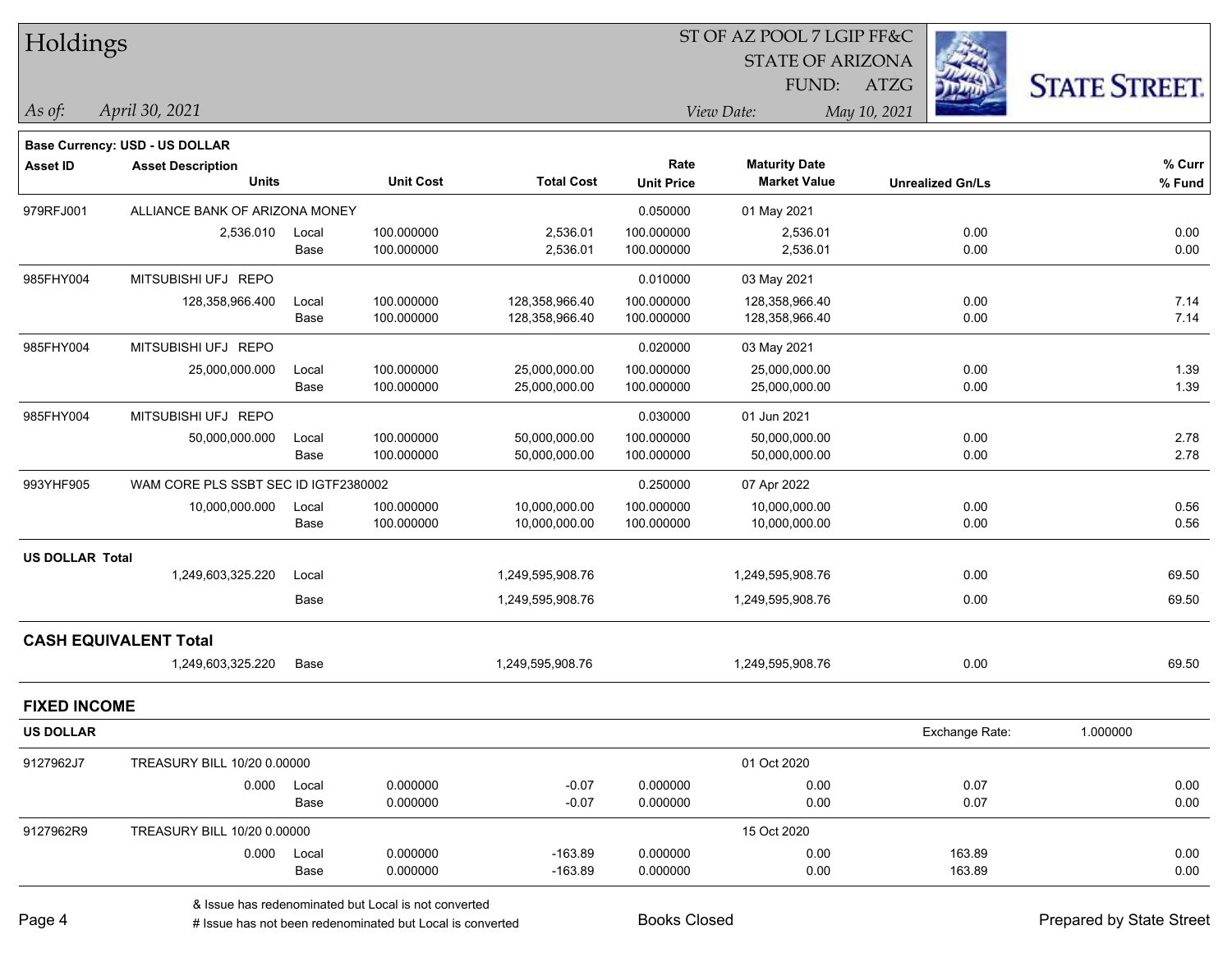| Holdings        |                                                                   |       |                  | ST OF AZ POOL 7 LGIP FF&C |                   |                         |                         |                      |  |  |
|-----------------|-------------------------------------------------------------------|-------|------------------|---------------------------|-------------------|-------------------------|-------------------------|----------------------|--|--|
|                 |                                                                   |       |                  |                           |                   | <b>STATE OF ARIZONA</b> |                         |                      |  |  |
|                 |                                                                   |       |                  |                           |                   | FUND:                   | ATZG                    | <b>STATE STREET.</b> |  |  |
| As of:          | April 30, 2021                                                    |       |                  |                           |                   | View Date:              | May 10, 2021            |                      |  |  |
|                 |                                                                   |       |                  |                           |                   |                         |                         |                      |  |  |
| <b>Asset ID</b> | <b>Base Currency: USD - US DOLLAR</b><br><b>Asset Description</b> |       |                  |                           | Rate              | <b>Maturity Date</b>    |                         | % Curr               |  |  |
|                 | <b>Units</b>                                                      |       | <b>Unit Cost</b> | <b>Total Cost</b>         | <b>Unit Price</b> | <b>Market Value</b>     | <b>Unrealized Gn/Ls</b> | % Fund               |  |  |
| 9127962Y4       | TREASURY BILL 05/21 0.00000                                       |       |                  |                           |                   | 20 May 2021             |                         |                      |  |  |
|                 | 20,000,000.000                                                    | Local | 99.999208        | 19,999,841.67             | 99.999528         | 19,999,905.60           | 63.93                   | 1.11                 |  |  |
|                 |                                                                   | Base  | 99.999208        | 19,999,841.67             | 99.999528         | 19,999,905.60           | 63.93                   | 1.11                 |  |  |
| 9127963C1       | TREASURY BILL 07/20 0.00000                                       |       |                  |                           | 0.010000          | 07 Jul 2020             |                         |                      |  |  |
|                 | 0.000                                                             | Local | 0.000000         | 2,945.91                  | 0.000000          | 0.00                    | $-2,945.91$             | 0.00                 |  |  |
|                 |                                                                   | Base  | 0.000000         | 2,945.91                  | 0.000000          | 0.00                    | $-2,945.91$             | 0.00                 |  |  |
| 9127963F4       | TREASURY BILL 07/20 0.00000                                       |       |                  |                           | 0.010000          | 21 Jul 2020             |                         |                      |  |  |
|                 | 0.000                                                             | Local | 0.000000         | $-0.01$                   | 0.000000          | 0.00                    | 0.01                    | 0.00                 |  |  |
|                 |                                                                   | Base  | 0.000000         | $-0.01$                   | 0.000000          | 0.00                    | 0.01                    | 0.00                 |  |  |
| 9127963G2       | TREASURY BILL 07/20 0.00000                                       |       |                  |                           | 0.010000          | 28 Jul 2020             |                         |                      |  |  |
|                 | 0.000                                                             | Local | 0.000000         | $-0.04$                   | 0.000000          | 0.00                    | 0.04                    | 0.00                 |  |  |
|                 |                                                                   | Base  | 0.000000         | $-0.04$                   | 0.000000          | 0.00                    | 0.04                    | 0.00                 |  |  |
| 9127963H0       | TREASURY BILL 06/21 0.00000                                       |       |                  |                           |                   | 17 Jun 2021             |                         |                      |  |  |
|                 | 20,000,000.000                                                    | Local | 99.994778        | 19,998,955.57             | 99.998750         | 19,999,750.00           | 794.43                  | 1.11                 |  |  |
|                 |                                                                   | Base  | 99.994778        | 19,998,955.57             | 99.998750         | 19,999,750.00           | 794.43                  | 1.11                 |  |  |
| 9127963M9       | TREASURY BILL 08/20 0.00000                                       |       |                  |                           | 0.010000          | 04 Aug 2020             |                         |                      |  |  |
|                 | 0.000                                                             | Local | 0.000000         | 3,766.02                  | 0.000000          | 0.00                    | $-3,766.02$             | 0.00                 |  |  |
|                 |                                                                   | Base  | 0.000000         | 3,766.02                  | 0.000000          | 0.00                    | $-3,766.02$             | 0.00                 |  |  |
| 9127963P2       | TREASURY BILL 08/20 0.00000                                       |       |                  |                           | 0.010000          | 18 Aug 2020             |                         |                      |  |  |
|                 | 0.000                                                             | Local | 0.000000         | $-0.02$                   | 0.000000          | 0.00                    | 0.02                    | 0.00                 |  |  |
|                 |                                                                   | Base  | 0.000000         | $-0.02$                   | 0.000000          | 0.00                    | 0.02                    | 0.00                 |  |  |
| 9127963Q0       | TREASURY BILL 08/20 0.00000                                       |       |                  |                           |                   | 25 Aug 2020             |                         |                      |  |  |
|                 | 0.000                                                             | Local | 0.000000         | $-0.03$                   | 0.000000          | 0.00                    | 0.03                    | 0.00                 |  |  |
|                 |                                                                   | Base  | 0.000000         | $-0.03$                   | 0.000000          | 0.00                    | 0.03                    | 0.00                 |  |  |
| 9127963R8       | TREASURY BILL 09/20 0.00000                                       |       |                  |                           | 0.010000          | 01 Sep 2020             |                         |                      |  |  |
|                 | 0.000                                                             | Local | 0.000000         | $-0.01$                   | 0.000000          | 0.00                    | 0.01                    | 0.00                 |  |  |
|                 |                                                                   | Base  | 0.000000         | $-0.01$                   | 0.000000          | 0.00                    | 0.01                    | 0.00                 |  |  |
| 9127963X5       | TREASURY BILL 09/20 0.00000                                       |       |                  |                           | 0.010000          | 08 Sep 2020             |                         |                      |  |  |
|                 | 0.000                                                             | Local | 0.000000         | $-0.02$                   | 0.000000          | 0.00                    | 0.02                    | 0.00                 |  |  |
|                 |                                                                   | Base  | 0.000000         | $-0.02$                   | 0.000000          | 0.00                    | 0.02                    | 0.00                 |  |  |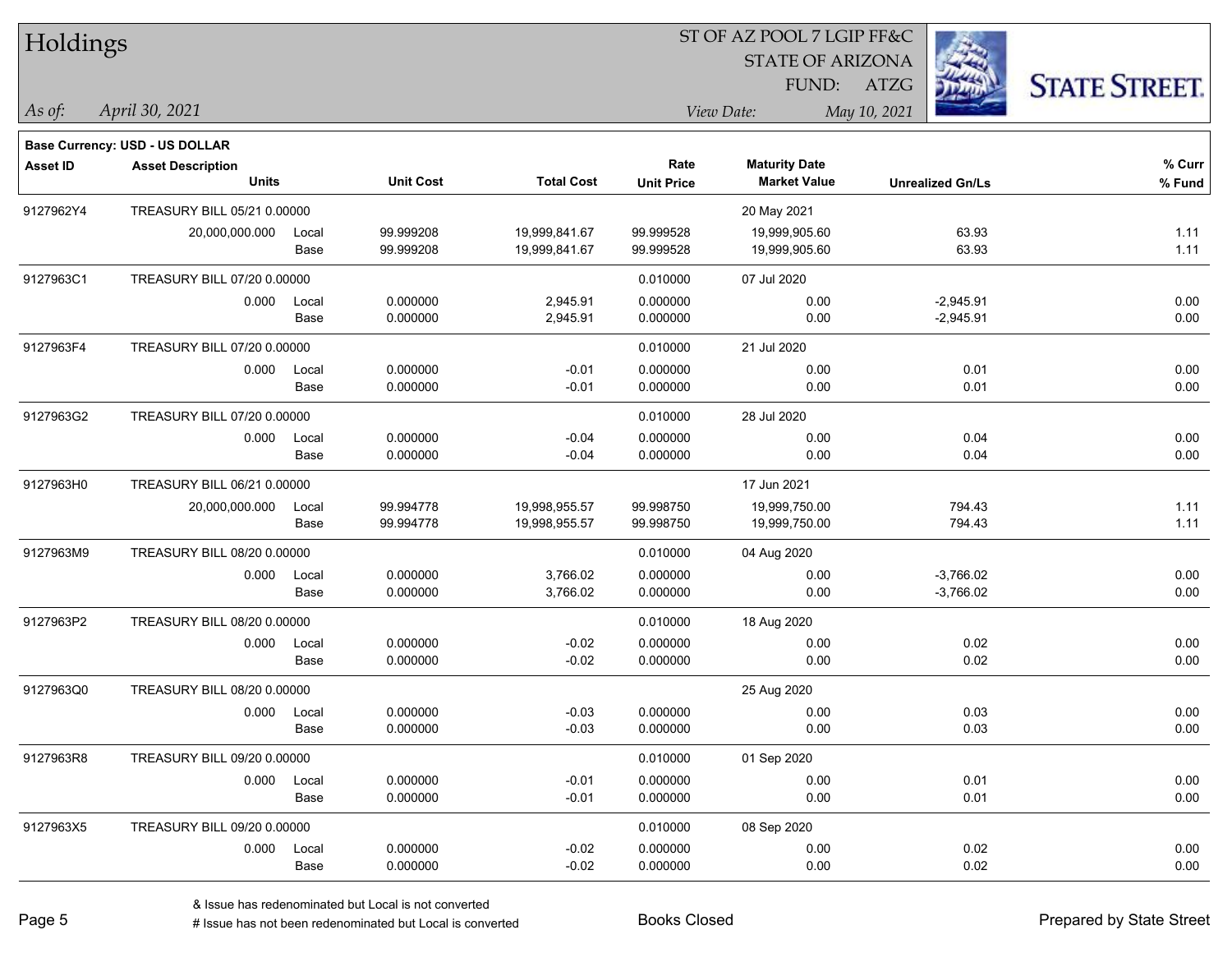| Holdings        |                                      |               |                        |                              |                        | ST OF AZ POOL 7 LGIP FF&C    |                         |                      |
|-----------------|--------------------------------------|---------------|------------------------|------------------------------|------------------------|------------------------------|-------------------------|----------------------|
|                 |                                      |               |                        |                              |                        | <b>STATE OF ARIZONA</b>      |                         |                      |
|                 |                                      |               |                        |                              |                        | FUND:                        | ATZG                    | <b>STATE STREET.</b> |
| As of:          | April 30, 2021                       |               |                        |                              |                        | View Date:                   | May 10, 2021            |                      |
|                 | Base Currency: USD - US DOLLAR       |               |                        |                              |                        |                              |                         |                      |
| <b>Asset ID</b> | <b>Asset Description</b>             |               |                        |                              | Rate                   | <b>Maturity Date</b>         |                         | % Curr               |
|                 | <b>Units</b>                         |               | <b>Unit Cost</b>       | <b>Total Cost</b>            | <b>Unit Price</b>      | <b>Market Value</b>          | <b>Unrealized Gn/Ls</b> | % Fund               |
| 9127964A4       | TREASURY BILL 09/20 0.00000          |               |                        |                              | 0.010000               | 29 Sep 2020                  |                         |                      |
|                 | 0.000                                | Local         | 0.000000<br>0.000000   | $-0.04$<br>$-0.04$           | 0.000000<br>0.000000   | 0.00<br>0.00                 | 0.04<br>0.04            | 0.00<br>0.00         |
|                 |                                      | Base          |                        |                              |                        |                              |                         |                      |
| 9127964J5       | TREASURY BILL 10/20 0.00000          |               |                        |                              |                        | 20 Oct 2020                  |                         |                      |
|                 | 0.000                                | Local<br>Base | 0.000000<br>0.000000   | $-0.04$<br>$-0.04$           | 0.000000<br>0.000000   | 0.00<br>0.00                 | 0.04<br>0.04            | 0.00<br>0.00         |
|                 |                                      |               |                        |                              |                        |                              |                         |                      |
| 9127964K2       | TREASURY BILL 10/20 0.00000<br>0.000 | Local         | 0.000000               | $-0.06$                      | 0.000000               | 27 Oct 2020<br>0.00          | 0.06                    | 0.00                 |
|                 |                                      | Base          | 0.000000               | $-0.06$                      | 0.000000               | 0.00                         | 0.06                    | 0.00                 |
| 9127964Q9       | TREASURY BILL 11/20 0.00000          |               |                        |                              | 0.010000               | 03 Nov 2020                  |                         |                      |
|                 | 0.000                                | Local         | 0.000000               | 7,190.48                     | 0.000000               | 0.00                         | $-7,190.48$             | 0.00                 |
|                 |                                      | Base          | 0.000000               | 7,190.48                     | 0.000000               | 0.00                         | $-7,190.48$             | 0.00                 |
| 9127964T3       | TREASURY BILL 11/20 0.00000          |               |                        |                              | 0.010000               | 24 Nov 2020                  |                         |                      |
|                 | 0.000                                | Local         | 0.000000               | $-0.08$                      | 0.000000               | 0.00                         | 0.08                    | 0.00                 |
|                 |                                      | Base          | 0.000000               | $-0.08$                      | 0.000000               | 0.00                         | 0.08                    | 0.00                 |
| 9127964U0       | TREASURY BILL 12/20 0.00000          |               |                        |                              |                        | 01 Dec 2020                  |                         |                      |
|                 | 0.000                                | Local         | 0.000000               | $-0.07$                      | 0.000000               | 0.00                         | 0.07                    | 0.00                 |
|                 |                                      | Base          | 0.000000               | $-0.07$                      | 0.000000               | 0.00                         | 0.07                    | 0.00                 |
| 9127964W6       | TREASURY BILL 11/21 0.00000          |               |                        |                              | 0.010000               | 04 Nov 2021                  |                         |                      |
|                 | 5,000,000.000                        | Local         | 99.932472              | 4,996,623.62                 | 99.983093              | 4,999,154.65                 | 2,531.03                | 0.28                 |
|                 |                                      | Base          | 99.932472              | 4,996,623.62                 | 99.983093              | 4,999,154.65                 | 2,531.03                | 0.28                 |
| 9127964Y2       | TREASURY BILL 04/21 0.00000          |               |                        |                              |                        | 15 Apr 2021                  |                         |                      |
|                 | 0.000 Local                          | Base          | 0.000000<br>0.000000   | $-119.86$<br>$-119.86$       | 0.000000<br>0.000000   | 0.00<br>0.00                 | 119.86<br>119.86        | 0.00<br>0.00         |
|                 |                                      |               |                        |                              |                        |                              |                         |                      |
| 9127965A3       | TREASURY BILL 05/21 0.00000          |               |                        |                              | 0.010000               | 06 May 2021                  |                         |                      |
|                 | 10,000,000.000                       | Local<br>Base | 99.998528<br>99.998528 | 9,999,852.78<br>9,999,852.78 | 99.999958<br>99.999958 | 9,999,995.80<br>9,999,995.80 | 143.02<br>143.02        | 0.56<br>0.56         |
|                 |                                      |               |                        |                              |                        |                              |                         |                      |
| 9127965C9       | TREASURY BILL 12/20 0.00000          |               |                        |                              |                        | 15 Dec 2020                  |                         |                      |
|                 | 0.000                                | Local<br>Base | 0.000000<br>0.000000   | $-0.04$<br>$-0.04$           | 0.000000<br>0.000000   | 0.00<br>0.00                 | 0.04<br>0.04            | 0.00<br>0.00         |
|                 |                                      |               |                        |                              |                        |                              |                         |                      |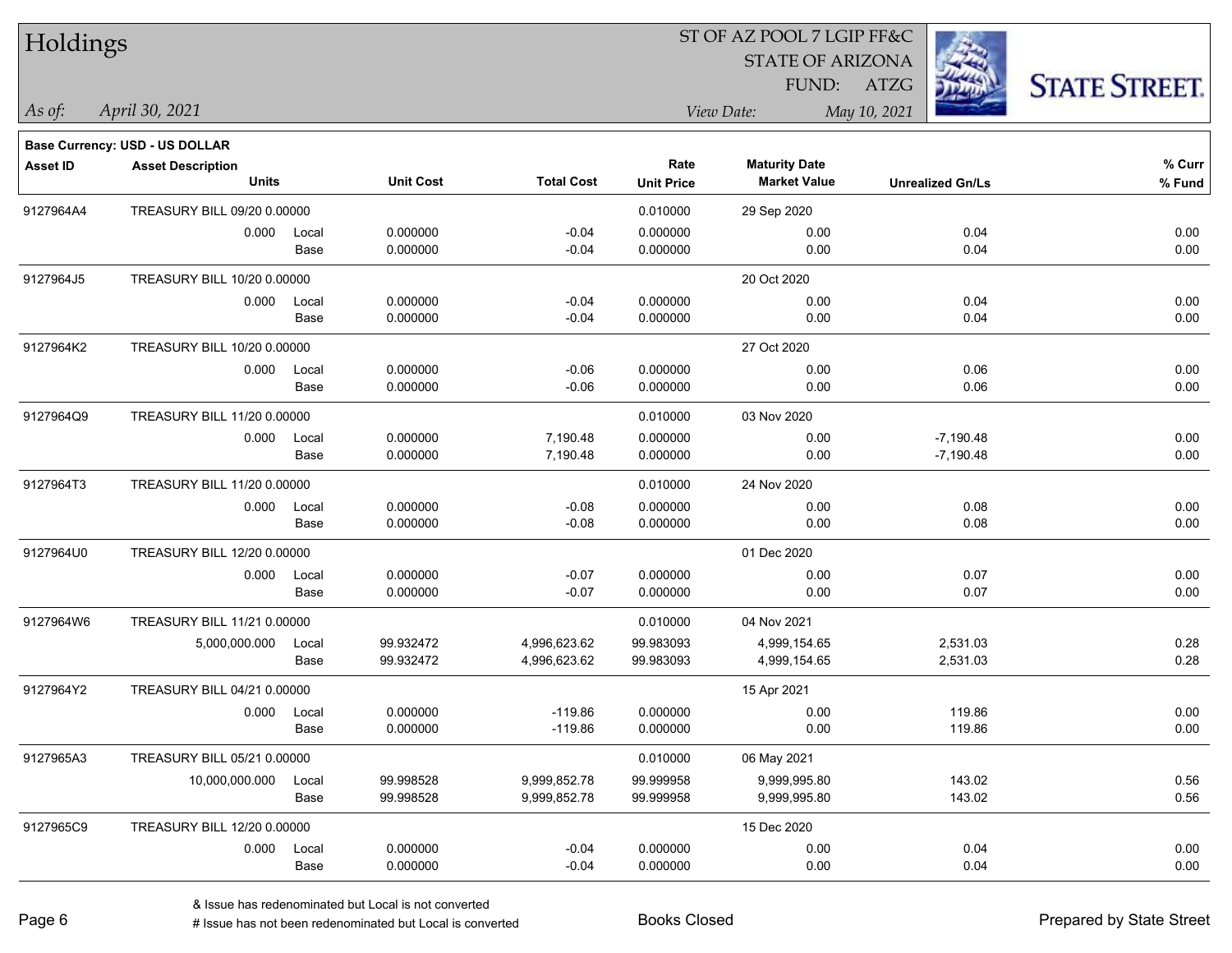| Holdings        |                                |       |                  |                   |                   | ST OF AZ POOL 7 LGIP FF&C |                         |                      |
|-----------------|--------------------------------|-------|------------------|-------------------|-------------------|---------------------------|-------------------------|----------------------|
|                 |                                |       |                  |                   |                   | <b>STATE OF ARIZONA</b>   |                         |                      |
|                 |                                |       |                  |                   |                   | FUND:                     | ATZG                    | <b>STATE STREET.</b> |
| $\vert$ As of:  | April 30, 2021                 |       |                  |                   |                   | View Date:                | May 10, 2021            |                      |
|                 | Base Currency: USD - US DOLLAR |       |                  |                   |                   |                           |                         |                      |
| <b>Asset ID</b> | <b>Asset Description</b>       |       |                  |                   | Rate              | <b>Maturity Date</b>      |                         | % Curr               |
|                 | <b>Units</b>                   |       | <b>Unit Cost</b> | <b>Total Cost</b> | <b>Unit Price</b> | <b>Market Value</b>       | <b>Unrealized Gn/Ls</b> | $%$ Fund             |
| 9127965D7       | TREASURY BILL 12/20 0.00000    |       |                  |                   | 0.010000          | 22 Dec 2020               |                         |                      |
|                 | 0.000                          | Local | 0.000000         | $-0.04$           | 0.000000          | 0.00                      | 0.04                    | 0.00                 |
|                 |                                | Base  | 0.000000         | $-0.04$           | 0.000000          | 0.00                      | 0.04                    | 0.00                 |
| 9127965F2       | TREASURY BILL 12/20 0.00000    |       |                  |                   | 0.010000          | 29 Dec 2020               |                         |                      |
|                 | 0.000                          | Local | 0.000000         | $-0.03$           | 0.000000          | 0.00                      | 0.03                    | 0.00                 |
|                 |                                | Base  | 0.000000         | $-0.03$           | 0.000000          | 0.00                      | 0.03                    | 0.00                 |
| 9127965G0       | TREASURY BILL 12/21 0.00000    |       |                  |                   | 0.010000          | 02 Dec 2021               |                         |                      |
|                 | 10,000,000.000                 | Local | 99.929468        | 9,992,946.82      | 99.982250         | 9,998,225.00              | 5,278.18                | 0.56                 |
|                 |                                | Base  | 99.929468        | 9,992,946.82      | 99.982250         | 9,998,225.00              | 5,278.18                | 0.56                 |
| 912796A25       | TREASURY BILL 05/21 0.00000    |       |                  |                   | 0.010000          | 13 May 2021               |                         |                      |
|                 | 10,000,000.000                 | Local | 99.996417        | 9,999,641.67      | 99.999931         | 9,999,993.10              | 351.43                  | 0.56                 |
|                 |                                | Base  | 99.996417        | 9,999,641.67      | 99.999931         | 9,999,993.10              | 351.43                  | 0.56                 |
| 912796A58       | TREASURY BILL 01/21 0.00000    |       |                  |                   |                   | 05 Jan 2021               |                         |                      |
|                 | 0.000                          | Local | 0.000000         | $-0.07$           | 0.000000          | 0.00                      | 0.07                    | 0.00                 |
|                 |                                | Base  | 0.000000         | $-0.07$           | 0.000000          | 0.00                      | 0.07                    | 0.00                 |
| 912796A66       | TREASURY BILL 01/21 0.00000    |       |                  |                   | 0.010000          | 12 Jan 2021               |                         |                      |
|                 | 0.000                          | Local | 0.000000         | $-0.03$           | 0.000000          | 0.00                      | 0.03                    | 0.00                 |
|                 |                                | Base  | 0.000000         | $-0.03$           | 0.000000          | 0.00                      | 0.03                    | 0.00                 |
| 912796A82       | TREASURY BILL 01/21 0.00000    |       |                  |                   | 0.010000          | 26 Jan 2021               |                         |                      |
|                 | 0.000                          | Local | 0.000000         | $-0.04$           | 0.000000          | 0.00                      | 0.04                    | 0.00                 |
|                 |                                | Base  | 0.000000         | $-0.04$           | 0.000000          | 0.00                      | 0.04                    | 0.00                 |
| 912796A90       | TREASURY BILL 12/21 0.00000    |       |                  |                   | 0.010000          | 30 Dec 2021               |                         |                      |
|                 | 13,000,000.000 Local           |       | 99.927178        | 12,990,533.13     | 99.978243         | 12,997,171.59             | 6,638.46                | 0.72                 |
|                 |                                | Base  | 99.927178        | 12,990,533.13     | 99.978243         | 12,997,171.59             | 6,638.46                | 0.72                 |
| 912796B24       | TREASURY BILL 06/21 0.00000    |       |                  |                   |                   | 10 Jun 2021               |                         |                      |
|                 | 20,000,000.000                 | Local | 99.995444        | 19,999,088.88     | 99.998944         | 19,999,788.80             | 699.92                  | 1.11                 |
|                 |                                | Base  | 99.995444        | 19,999,088.88     | 99.998944         | 19,999,788.80             | 699.92                  | 1.11                 |
| 912796B32       | TREASURY BILL 06/21 0.00000    |       |                  |                   |                   | 24 Jun 2021               |                         |                      |
|                 | 20,000,000.000                 | Local | 99.997600        | 19,999,520.05     | 99.998556         | 19,999,711.20             | 191.15                  | 1.11                 |
|                 |                                | Base  | 99.997600        | 19,999,520.05     | 99.998556         | 19,999,711.20             | 191.15                  | 1.11                 |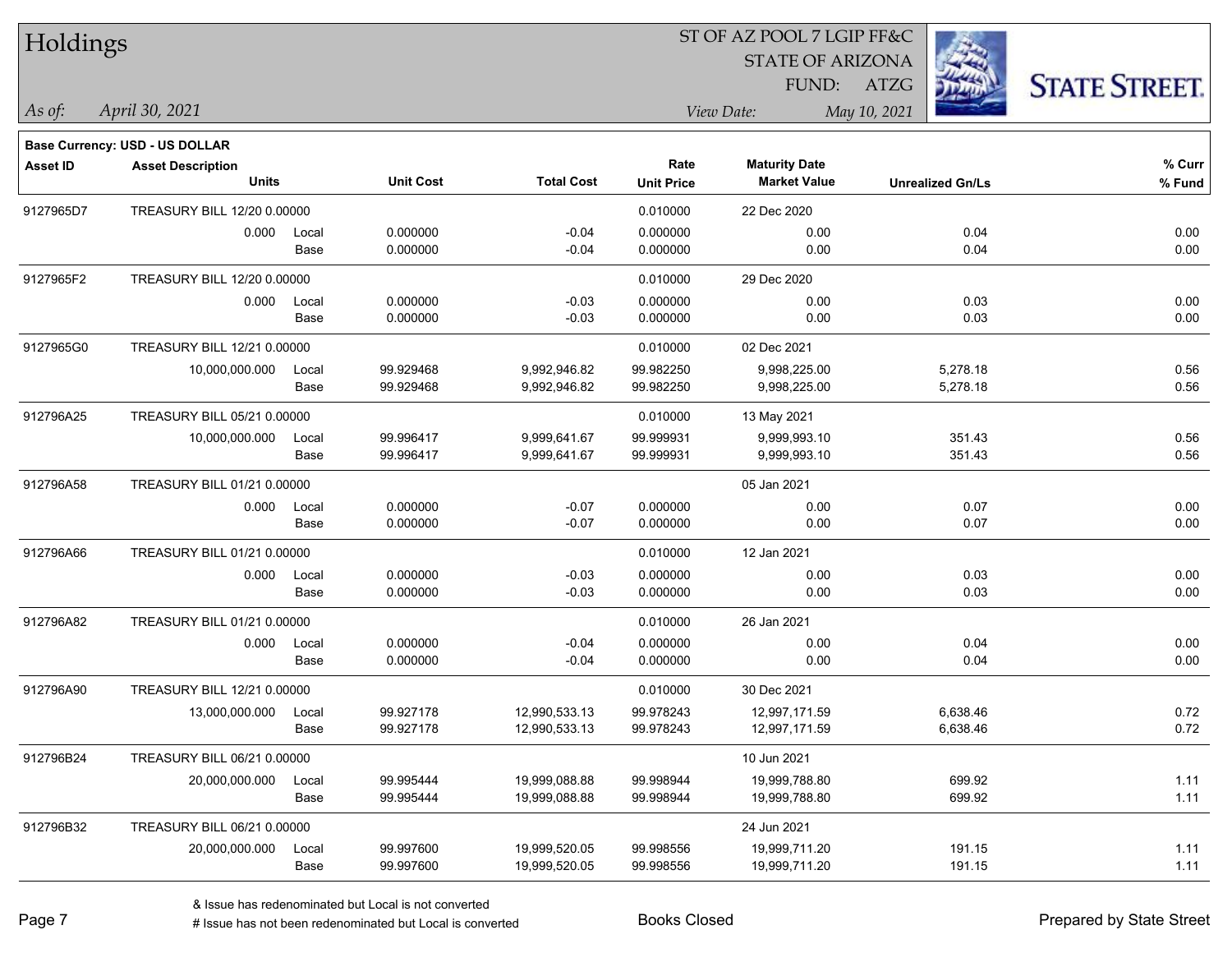| Holdings        |                                          |               |                        |                                |                        | 51 OF AZ POOL 7 LGIP FF&C                   |                         |                      |
|-----------------|------------------------------------------|---------------|------------------------|--------------------------------|------------------------|---------------------------------------------|-------------------------|----------------------|
|                 |                                          |               |                        |                                |                        | <b>STATE OF ARIZONA</b>                     | Ź.                      |                      |
|                 |                                          |               |                        |                                |                        | FUND: ATZG                                  |                         | <b>STATE STREET.</b> |
| $\vert$ As of:  | April 30, 2021                           |               |                        |                                |                        | View Date:                                  | May 10, 2021            |                      |
|                 | <b>Base Currency: USD - US DOLLAR</b>    |               |                        |                                |                        |                                             |                         |                      |
| <b>Asset ID</b> | <b>Asset Description</b><br><b>Units</b> |               | <b>Unit Cost</b>       | <b>Total Cost</b>              | Rate                   | <b>Maturity Date</b><br><b>Market Value</b> | <b>Unrealized Gn/Ls</b> | % Curr               |
|                 |                                          |               |                        |                                | <b>Unit Price</b>      |                                             |                         | % Fund               |
| 912796B40       | TREASURY BILL 07/21 0.00000              |               |                        |                                | 0.010000               | 01 Jul 2021                                 |                         |                      |
|                 | 30,000,000.000                           | Local<br>Base | 99.991952<br>99.991952 | 29,997,585.47<br>29,997,585.47 | 99.997542<br>99.997542 | 29,999,262.60<br>29,999,262.60              | 1,677.13<br>1,677.13    | 1.67<br>1.67         |
| 912796B57       | TREASURY BILL 07/21 0.00000              |               |                        |                                |                        | 08 Jul 2021                                 |                         |                      |
|                 | 20,000,000.000                           | Local         | 99.995655              | 19,999,131.09                  | 99.997250              | 19,999,450.00                               | 318.91                  | 1.11                 |
|                 |                                          | Base          | 99.995655              | 19,999,131.09                  | 99.997250              | 19,999,450.00                               | 318.91                  | 1.11                 |
| 912796B81       | TREASURY BILL 02/21 0.00000              |               |                        |                                | 0.010000               | 16 Feb 2021                                 |                         |                      |
|                 | 0.000                                    | Local         | 0.000000               | $-0.01$                        | 0.000000               | 0.00                                        | 0.01                    | 0.00                 |
|                 |                                          | Base          | 0.000000               | $-0.01$                        | 0.000000               | 0.00                                        | 0.01                    | 0.00                 |
| 912796B99       | TREASURY BILL 02/21 0.00000              |               |                        |                                | 0.010000               | 23 Feb 2021                                 |                         |                      |
|                 | 0.000                                    | Local         | 0.000000               | $-0.03$                        | 0.000000               | 0.00                                        | 0.03                    | 0.00                 |
|                 |                                          | Base          | 0.000000               | $-0.03$                        | 0.000000               | 0.00                                        | 0.03                    | 0.00                 |
| 912796C23       | TREASURY BILL 03/21 0.00000              |               |                        |                                | 0.010000               | 02 Mar 2021                                 |                         |                      |
|                 | 0.000                                    | Local         | 0.000000               | $-0.02$                        | 0.000000               | 0.00                                        | 0.02                    | 0.00                 |
|                 |                                          | Base          | 0.000000               | $-0.02$                        | 0.000000               | 0.00                                        | 0.02                    | 0.00                 |
| 912796C31       | TREASURY BILL 01/22 0.00000              |               |                        |                                | 0.010000               | 27 Jan 2022                                 |                         |                      |
|                 | 10,000,000.000                           | Local         | 99.926604              | 9,992,660.44                   | 99.973474              | 9,997,347.40                                | 4,686.96                | 0.56                 |
|                 |                                          | Base          | 99.926604              | 9,992,660.44                   | 99.973474              | 9,997,347.40                                | 4,686.96                | 0.56                 |
| 912796C49       | TREASURY BILL 07/21 0.00000              |               |                        |                                | 0.010000               | 22 Jul 2021                                 |                         |                      |
|                 | 10,000,000.000                           | Local         | 99.979272              | 9,997,927.20                   | 99.996667              | 9,999,666.70                                | 1,739.50                | 0.56                 |
|                 |                                          | Base          | 99.979272              | 9,997,927.20                   | 99.996667              | 9,999,666.70                                | 1,739.50                | 0.56                 |
| 912796C56       | TREASURY BILL 07/21 0.00000              |               |                        |                                | 0.010000               | 29 Jul 2021                                 |                         |                      |
|                 | 10,000,000.000                           | Local         | 99.978492              | 9,997,849.18                   | 99.996375              | 9,999,637.50                                | 1,788.32                | 0.56                 |
|                 |                                          | Base          | 99.978492              | 9,997,849.18                   | 99.996375              | 9,999,637.50                                | 1,788.32                | 0.56                 |
| 912796C80       | TREASURY BILL 03/21 0.00000              |               |                        |                                | 0.010000               | 16 Mar 2021                                 |                         |                      |
|                 |                                          | 0.000 Local   | 0.000000               | $-0.01$                        | 0.000000               | 0.00                                        | 0.01                    | 0.00                 |
|                 |                                          | Base          | 0.000000               | $-0.01$                        | 0.000000               | 0.00                                        | 0.01                    | 0.00                 |
| 912796C98       | TREASURY BILL 03/21 0.00000              |               |                        |                                | 0.010000               | 23 Mar 2021                                 |                         |                      |
|                 |                                          | 0.000 Local   | 0.000000               | $-0.03$                        | 0.000000               | 0.00                                        | 0.03                    | 0.00                 |
|                 |                                          | Base          | 0.000000               | $-0.03$                        | 0.000000               | 0.00                                        | 0.03                    | 0.00                 |

# Issue has not been redenominated but Local is converted Books Closed Prepared by State Street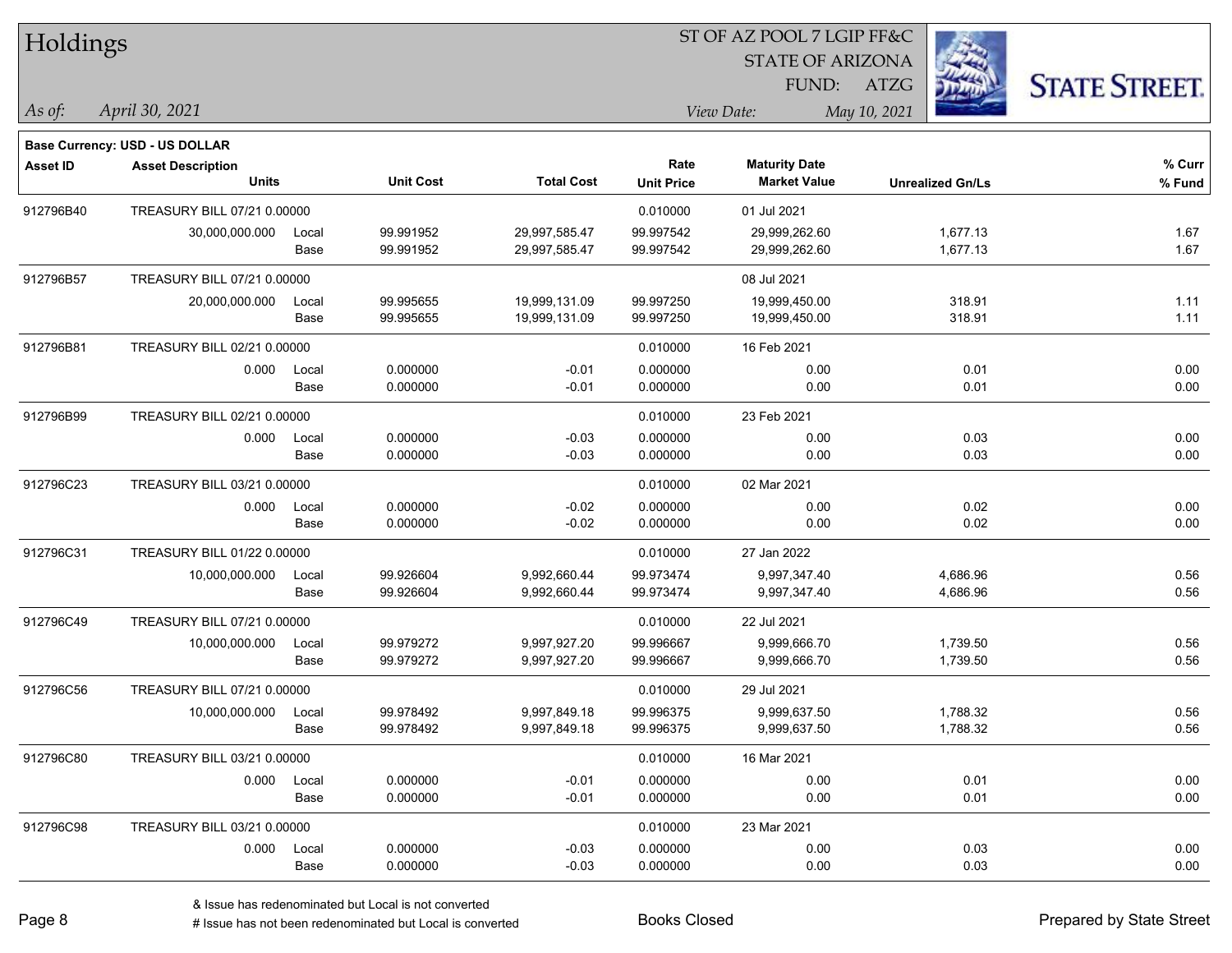| Holdings        |                                       |       |                  |                   | 51 OF AZ POOL 7 LGIP FF&C |                         |                         |                      |  |  |
|-----------------|---------------------------------------|-------|------------------|-------------------|---------------------------|-------------------------|-------------------------|----------------------|--|--|
|                 |                                       |       |                  |                   |                           | <b>STATE OF ARIZONA</b> |                         |                      |  |  |
|                 |                                       |       |                  |                   |                           |                         | FUND: ATZG              | <b>STATE STREET.</b> |  |  |
| As of:          | April 30, 2021                        |       |                  |                   |                           | View Date:              | May 10, 2021            |                      |  |  |
|                 | <b>Base Currency: USD - US DOLLAR</b> |       |                  |                   |                           |                         |                         |                      |  |  |
| <b>Asset ID</b> | <b>Asset Description</b>              |       |                  |                   | Rate                      | <b>Maturity Date</b>    |                         | % Curr               |  |  |
|                 | <b>Units</b>                          |       | <b>Unit Cost</b> | <b>Total Cost</b> | <b>Unit Price</b>         | <b>Market Value</b>     | <b>Unrealized Gn/Ls</b> | % Fund               |  |  |
| 912796D22       | TREASURY BILL 03/21 0.00000           |       |                  |                   | 0.010000                  | 30 Mar 2021             |                         |                      |  |  |
|                 | 0.000                                 | Local | 0.000000         | $-0.04$           | 0.000000                  | 0.00                    | 0.04                    | 0.00                 |  |  |
|                 |                                       | Base  | 0.000000         | $-0.04$           | 0.000000                  | 0.00                    | 0.04                    | 0.00                 |  |  |
| 912796D71       | TREASURY BILL 04/21 0.00000           |       |                  |                   | 0.010000                  | 06 Apr 2021             |                         |                      |  |  |
|                 | 0.000                                 | Local | 0.000000         | $-0.06$           | 0.000000                  | 0.00                    | 0.06                    | 0.00                 |  |  |
|                 |                                       | Base  | 0.000000         | $-0.06$           | 0.000000                  | 0.00                    | 0.06                    | 0.00                 |  |  |
| 912796D89       | TREASURY BILL 04/21 0.00000           |       |                  |                   | 0.010000                  | 13 Apr 2021             |                         |                      |  |  |
|                 | 0.000                                 | Local | 0.000000         | $-0.06$           | 0.000000                  | 0.00                    | 0.06                    | 0.00                 |  |  |
|                 |                                       | Base  | 0.000000         | $-0.06$           | 0.000000                  | 0.00                    | 0.06                    | 0.00                 |  |  |
| 912796D97       | TREASURY BILL 04/21 0.00000           |       |                  |                   |                           | 20 Apr 2021             |                         |                      |  |  |
|                 | 0.000                                 | Local | 0.000000         | $-0.11$           | 0.000000                  | 0.00                    | 0.11                    | 0.00                 |  |  |
|                 |                                       | Base  | 0.000000         | $-0.11$           | 0.000000                  | 0.00                    | 0.11                    | 0.00                 |  |  |
| 912796F20       | TREASURY BILL 04/21 0.00000           |       |                  |                   | 0.010000                  | 27 Apr 2021             |                         |                      |  |  |
|                 | 0.000                                 | Local | 0.000000         | $-6.79$           | 0.000000                  | 0.00                    | 6.79                    | 0.00                 |  |  |
|                 |                                       | Base  | 0.000000         | $-6.79$           | 0.000000                  | 0.00                    | 6.79                    | 0.00                 |  |  |
| 912796F38       | TREASURY BILL 03/22 0.00000           |       |                  |                   | 0.010000                  | 24 Mar 2022             |                         |                      |  |  |
|                 | 10,000,000.000                        | Local | 99.934145        | 9,993,414.54      | 99.954480                 | 9,995,448.00            | 2,033.46                | 0.56                 |  |  |
|                 |                                       | Base  | 99.934145        | 9,993,414.54      | 99.954480                 | 9,995,448.00            | 2,033.46                | 0.56                 |  |  |
| 912796F53       | TREASURY BILL 09/21 0.00000           |       |                  |                   | 0.010000                  | 23 Sep 2021             |                         |                      |  |  |
|                 | 10,000,000.000                        | Local | 99.985903        | 9,998,590.31      | 99.992718                 | 9,999,271.80            | 681.49                  | 0.56                 |  |  |
|                 |                                       | Base  | 99.985903        | 9,998,590.31      | 99.992718                 | 9,999,271.80            | 681.49                  | 0.56                 |  |  |
| 912796F61       | TREASURY BILL 09/21 0.00000           |       |                  |                   | 0.010000                  | 30 Sep 2021             |                         |                      |  |  |
|                 | 10,000,000.000                        | Local | 99.982267        | 9,998,226.69      | 99.989820                 | 9,998,982.00            | 755.31                  | 0.56                 |  |  |
|                 |                                       | Base  | 99.982267        | 9,998,226.69      | 99.989820                 | 9,998,982.00            | 755.31                  | 0.56                 |  |  |
| 912796F79       | TREASURY BILL 05/21 0.00000           |       |                  |                   | 0.010000                  | 04 May 2021             |                         |                      |  |  |
|                 | 20,000,000.000                        | Local | 99.999865        | 19,999,972.92     | 99.999993                 | 19,999,998.60           | 25.68                   | 1.11                 |  |  |
|                 |                                       | Base  | 99.999865        | 19,999,972.92     | 99.999993                 | 19,999,998.60           | 25.68                   | 1.11                 |  |  |
| 912796F87       | TREASURY BILL 05/21 0.00000           |       |                  |                   |                           | 11 May 2021             |                         |                      |  |  |
|                 | 20,000,000.000                        | Local | 99.999167        | 19,999,833.32     | 99.999833                 | 19,999,966.60           | 133.28                  | 1.11                 |  |  |
|                 |                                       | Base  | 99.999167        | 19,999,833.32     | 99.999833                 | 19,999,966.60           | 133.28                  | 1.11                 |  |  |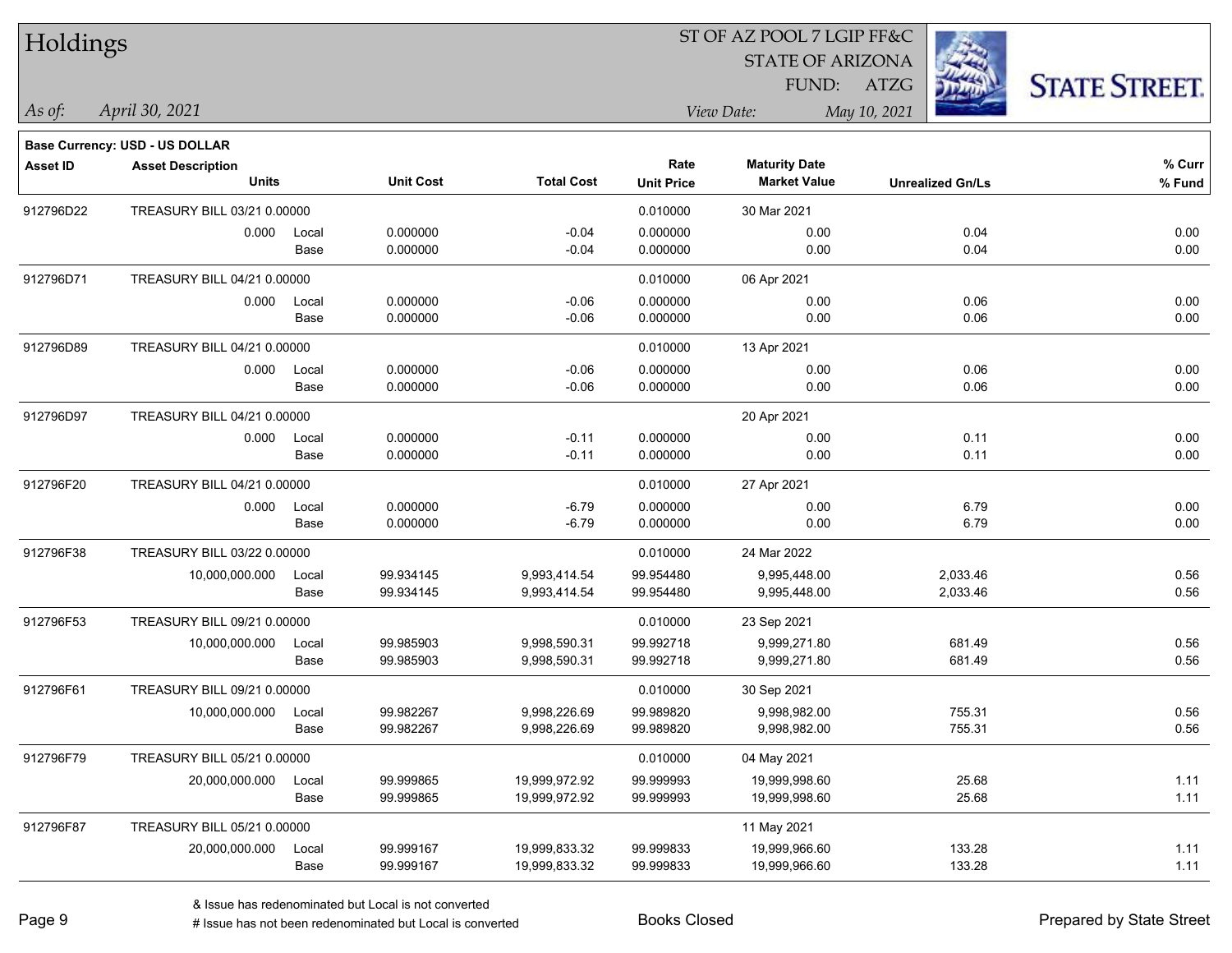| Holdings        |                                       |       |                  |                   | 51 OF AZ POOL 7 LGIP FF&C |                         |                         |                      |  |  |
|-----------------|---------------------------------------|-------|------------------|-------------------|---------------------------|-------------------------|-------------------------|----------------------|--|--|
|                 |                                       |       |                  |                   |                           | <b>STATE OF ARIZONA</b> | ĝ.                      |                      |  |  |
|                 |                                       |       |                  |                   |                           | FUND:                   | ATZG                    | <b>STATE STREET.</b> |  |  |
| As of:          | April 30, 2021                        |       |                  |                   |                           | View Date:              | May 10, 2021            |                      |  |  |
|                 | <b>Base Currency: USD - US DOLLAR</b> |       |                  |                   |                           |                         |                         |                      |  |  |
| <b>Asset ID</b> | <b>Asset Description</b>              |       |                  |                   | Rate                      | <b>Maturity Date</b>    |                         | % Curr               |  |  |
|                 | <b>Units</b>                          |       | <b>Unit Cost</b> | <b>Total Cost</b> | <b>Unit Price</b>         | <b>Market Value</b>     | <b>Unrealized Gn/Ls</b> | % Fund               |  |  |
| 912796G29       | TREASURY BILL 05/21 0.00000           |       |                  |                   | 0.010000                  | 25 May 2021             |                         |                      |  |  |
|                 | 30,000,000.000                        | Local | 99.995664        | 29,998,699.34     | 99.999694                 | 29,999,908.20           | 1,208.86                | 1.67                 |  |  |
|                 |                                       | Base  | 99.995664        | 29,998,699.34     | 99.999694                 | 29,999,908.20           | 1,208.86                | 1.67                 |  |  |
| 912796G37       | TREASURY BILL 06/21 0.00000           |       |                  |                   |                           | 01 Jun 2021             |                         |                      |  |  |
|                 | 20,000,000.000                        | Local | 99.998605        | 19,999,721.00     | 99.999194                 | 19,999,838.80           | 117.80                  | 1.11                 |  |  |
|                 |                                       | Base  | 99.998605        | 19,999,721.00     | 99.999194                 | 19,999,838.80           | 117.80                  | 1.11                 |  |  |
| 912796G86       | TREASURY BILL 06/21 0.00000           |       |                  |                   | 0.010000                  | 08 Jun 2021             |                         |                      |  |  |
|                 | 30,000,000.000                        | Local | 99.995883        | 29,998,764.99     | 99.999000                 | 29,999,700.00           | 935.01                  | 1.67                 |  |  |
|                 |                                       | Base  | 99.995883        | 29,998,764.99     | 99.999000                 | 29,999,700.00           | 935.01                  | 1.67                 |  |  |
| 912796G94       | TREASURY BILL 06/21 0.00000           |       |                  |                   |                           | 15 Jun 2021             |                         |                      |  |  |
|                 | 20,000,000.000                        | Local | 99.998000        | 19,999,599.98     | 99.999104                 | 19,999,820.80           | 220.82                  | 1.11                 |  |  |
|                 |                                       | Base  | 99.998000        | 19,999,599.98     | 99.999104                 | 19,999,820.80           | 220.82                  | 1.11                 |  |  |
| 912796H28       | TREASURY BILL 06/21 0.00000           |       |                  |                   |                           | 22 Jun 2021             |                         |                      |  |  |
|                 | 10,000,000.000                        | Local | 99.987361        | 9,998,736.11      | 99.998611                 | 9,999,861.10            | 1,124.99                | 0.56                 |  |  |
|                 |                                       | Base  | 99.987361        | 9,998,736.11      | 99.998611                 | 9,999,861.10            | 1,124.99                | 0.56                 |  |  |
| 912796H36       | CASH MGMT BILL 06/21 0.00000          |       |                  |                   | 0.010000                  | 29 Jun 2021             |                         |                      |  |  |
|                 | 30,000,000.000                        | Local | 99.995083        | 29,998,524.99     | 99.997625                 | 29,999,287.50           | 762.51                  | 1.67                 |  |  |
|                 |                                       | Base  | 99.995083        | 29,998,524.99     | 99.997625                 | 29,999,287.50           | 762.51                  | 1.67                 |  |  |
| 912796J26       | CASH MGMT BILL 07/21 0.00000          |       |                  |                   | 0.010000                  | 20 Jul 2021             |                         |                      |  |  |
|                 | 20,000,000.000                        | Local | 99.995333        | 19,999,066.67     | 99.998267                 | 19,999,653.40           | 586.73                  | 1.11                 |  |  |
|                 |                                       | Base  | 99.995333        | 19,999,066.67     | 99.998267                 | 19,999,653.40           | 586.73                  | 1.11                 |  |  |
| 912796J34       | CASH MGMT BILL 07/21 0.00000          |       |                  |                   |                           | 27 Jul 2021             |                         |                      |  |  |
|                 | 10,000,000.000                        | Local | 99.993354        | 9,999,335.41      | 99.997100                 | 9,999,710.00            | 374.59                  | 0.56                 |  |  |
|                 |                                       | Base  | 99.993354        | 9,999,335.41      | 99.997100                 | 9,999,710.00            | 374.59                  | 0.56                 |  |  |
| 912796SU4       | TREASURY BILL 11/19 0.00000           |       |                  |                   |                           | 29 Nov 2019             |                         |                      |  |  |
|                 | 0.000 Local                           |       | 0.000000         | $-3,237.61$       | 0.000000                  | 0.00                    | 3,237.61                | 0.00                 |  |  |
|                 |                                       | Base  | 0.000000         | $-3,237.61$       | 0.000000                  | 0.00                    | 3,237.61                | 0.00                 |  |  |
| 912796SZ3       | TREASURY BILL 07/20 0.00000           |       |                  |                   | 0.010000                  | 16 Jul 2020             |                         |                      |  |  |
|                 | 0.000 Local                           |       | 0.000000         | $-0.01$           | 0.000000                  | 0.00                    | 0.01                    | 0.00                 |  |  |
|                 |                                       | Base  | 0.000000         | $-0.01$           | 0.000000                  | 0.00                    | 0.01                    | 0.00                 |  |  |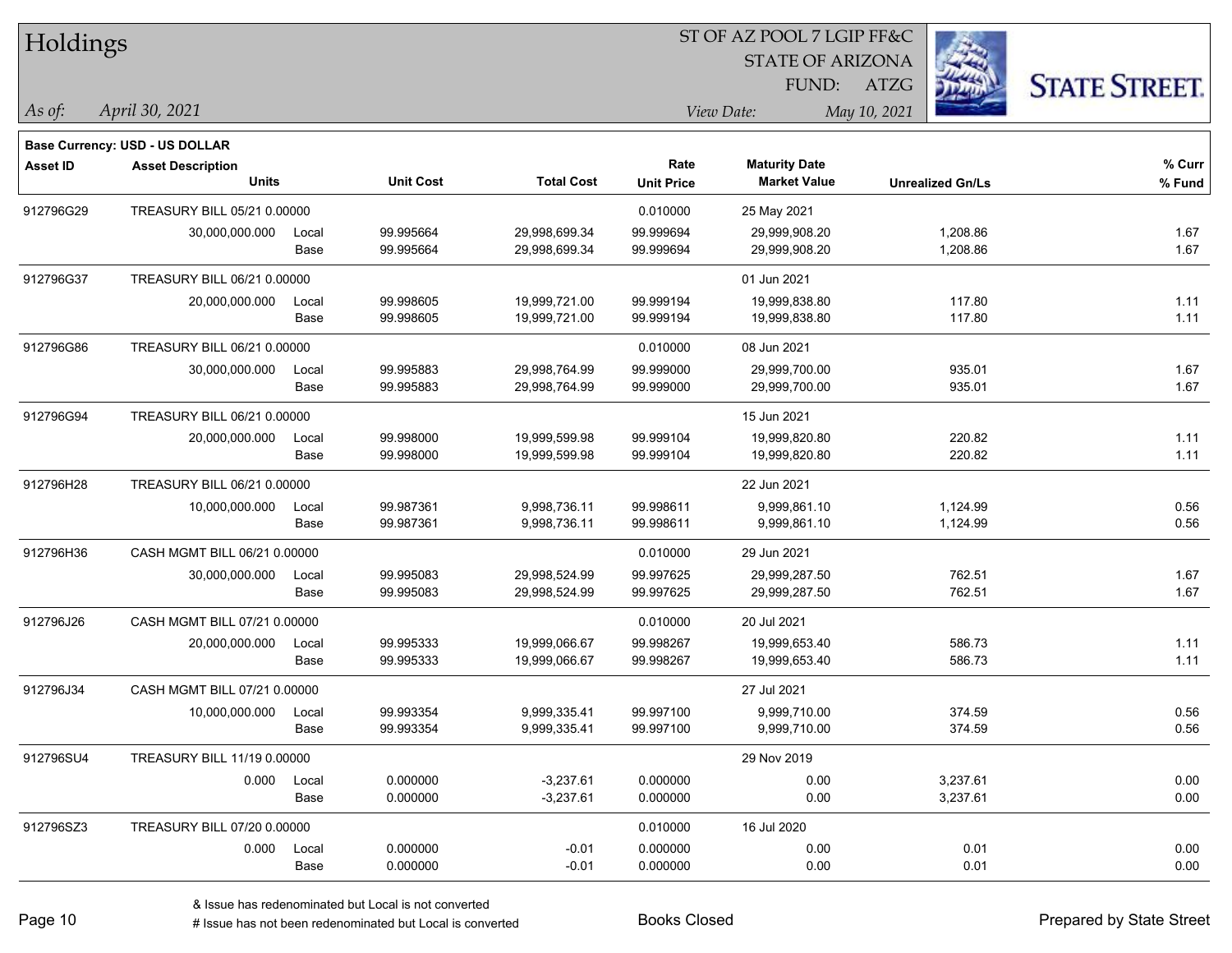| Holdings        |                                          |       |                  |                   | 51 OF AZ POOL 7 LGIP FF&C |                                             |                         |                      |  |  |
|-----------------|------------------------------------------|-------|------------------|-------------------|---------------------------|---------------------------------------------|-------------------------|----------------------|--|--|
|                 |                                          |       |                  |                   |                           | <b>STATE OF ARIZONA</b>                     |                         |                      |  |  |
|                 |                                          |       |                  |                   |                           | FUND: ATZG                                  |                         | <b>STATE STREET.</b> |  |  |
| $As$ of:        | April 30, 2021                           |       |                  |                   |                           | View Date:                                  | May 10, 2021            |                      |  |  |
|                 | Base Currency: USD - US DOLLAR           |       |                  |                   |                           |                                             |                         |                      |  |  |
| <b>Asset ID</b> | <b>Asset Description</b><br><b>Units</b> |       | <b>Unit Cost</b> | <b>Total Cost</b> | Rate<br><b>Unit Price</b> | <b>Maturity Date</b><br><b>Market Value</b> | <b>Unrealized Gn/Ls</b> | % Curr<br>% Fund     |  |  |
| 912796UB3       | TREASURY BILL 07/20 0.00000              |       |                  |                   | 0.010000                  | 02 Jul 2020                                 |                         |                      |  |  |
|                 | 0.000                                    | Local | 0.000000         | 77,805.00         | 0.000000                  | 0.00                                        | $-77,805.00$            | 0.00                 |  |  |
|                 |                                          | Base  | 0.000000         | 77,805.00         | 0.000000                  | 0.00                                        | $-77,805.00$            | 0.00                 |  |  |
| 912796VP1       | TREASURY BILL 08/19 0.00000              |       |                  |                   |                           | 06 Aug 2019                                 |                         |                      |  |  |
|                 | 0.000                                    | Local | 0.000000         | $-2,421.88$       | 0.000000                  | 0.00                                        | 2,421.88                | 0.00                 |  |  |
|                 |                                          | Base  | 0.000000         | $-2,421.88$       | 0.000000                  | 0.00                                        | 2,421.88                | 0.00                 |  |  |
| 912796WZ8       | TREASURY BILL 08/20 0.00000              |       |                  |                   |                           | 06 Aug 2020                                 |                         |                      |  |  |
|                 | 0.000                                    | Local | 0.000000         | 5,438.98          | 0.000000                  | 0.00                                        | $-5,438.98$             | 0.00                 |  |  |
|                 |                                          | Base  | 0.000000         | 5,438.98          | 0.000000                  | 0.00                                        | $-5,438.98$             | 0.00                 |  |  |
| 912796XB0       | TREASURY BILL 03/20 0.00000              |       |                  |                   |                           | 17 Mar 2020                                 |                         |                      |  |  |
|                 | 0.000                                    | Local | 0.000000         | $-646.25$         | 0.000000                  | 0.00                                        | 646.25                  | 0.00                 |  |  |
|                 |                                          | Base  | 0.000000         | $-646.25$         | 0.000000                  | 0.00                                        | 646.25                  | 0.00                 |  |  |
| 912828RC6       | US TREASURY N/B 08/21 2.125              |       |                  |                   | 2.125000                  | 15 Aug 2021                                 |                         |                      |  |  |
|                 | 10,000,000.000                           | Local | 100.607493       | 10,060,749.32     | 100.595982                | 10,059,598.20                               | $-1,151.12$             | 0.56                 |  |  |
|                 |                                          | Base  | 100.607493       | 10,060,749.32     | 100.595982                | 10,059,598.20                               | $-1,151.12$             | 0.56                 |  |  |
| 912828W55       | US TREASURY N/B 02/22 1.875              |       |                  |                   | 1.875000                  | 28 Feb 2022                                 |                         |                      |  |  |
|                 | 10,000,000.000                           | Local | 101.492821       | 10,149,282.09     | 101.496094                | 10,149,609.40                               | 327.31                  | 0.56                 |  |  |
|                 |                                          | Base  | 101.492821       | 10,149,282.09     | 101.496094                | 10,149,609.40                               | 327.31                  | 0.56                 |  |  |
| 912828W89       | US TREASURY N/B 03/22 1.875              |       |                  |                   | 1.875000                  | 31 Mar 2022                                 |                         |                      |  |  |
|                 | 10,000,000.000                           | Local | 101.644878       | 10,164,487.82     | 101.648438                | 10,164,843.80                               | 355.98                  | 0.57                 |  |  |
|                 |                                          | Base  | 101.644878       | 10,164,487.82     | 101.648438                | 10,164,843.80                               | 355.98                  | 0.57                 |  |  |
| 912828ZR4       | US TREASURY N/B 05/22 0.125              |       |                  |                   | 0.125000                  | 31 May 2022                                 |                         |                      |  |  |
|                 | 10,000,000.000                           | Local | 100.039198       | 10,003,919.79     | 100.050781                | 10,005,078.10                               | 1,158.31                | 0.56                 |  |  |
|                 |                                          | Base  | 100.039198       | 10,003,919.79     | 100.050781                | 10,005,078.10                               | 1,158.31                | 0.56                 |  |  |
| 912828ZX1       | US TREASURY N/B 06/22 0.125              |       |                  |                   | 0.125000                  | 30 Jun 2022                                 |                         |                      |  |  |
|                 | 20,000,000.000                           | Local | 100.037643       | 20,007,528.64     | 100.046875                | 20,009,375.00                               | 1,846.36                | 1.11                 |  |  |
|                 |                                          | Base  | 100.037643       | 20,007,528.64     | 100.046875                | 20,009,375.00                               | 1,846.36                | 1.11                 |  |  |
| 91282CAA9       | US TREASURY FRN 07/22 VAR                |       |                  |                   | 0.075001                  | 31 Jul 2022                                 |                         |                      |  |  |
|                 | 5,000,000.000                            | Local | 99.993675        | 4,999,683.73      | 100.047861                | 5,002,393.05                                | 2,709.32                | 0.28                 |  |  |
|                 |                                          | Base  | 99.993675        | 4,999,683.73      | 100.047861                | 5,002,393.05                                | 2,709.32                | 0.28                 |  |  |

# Issue has not been redenominated but Local is converted Books Closed Prepared by State Street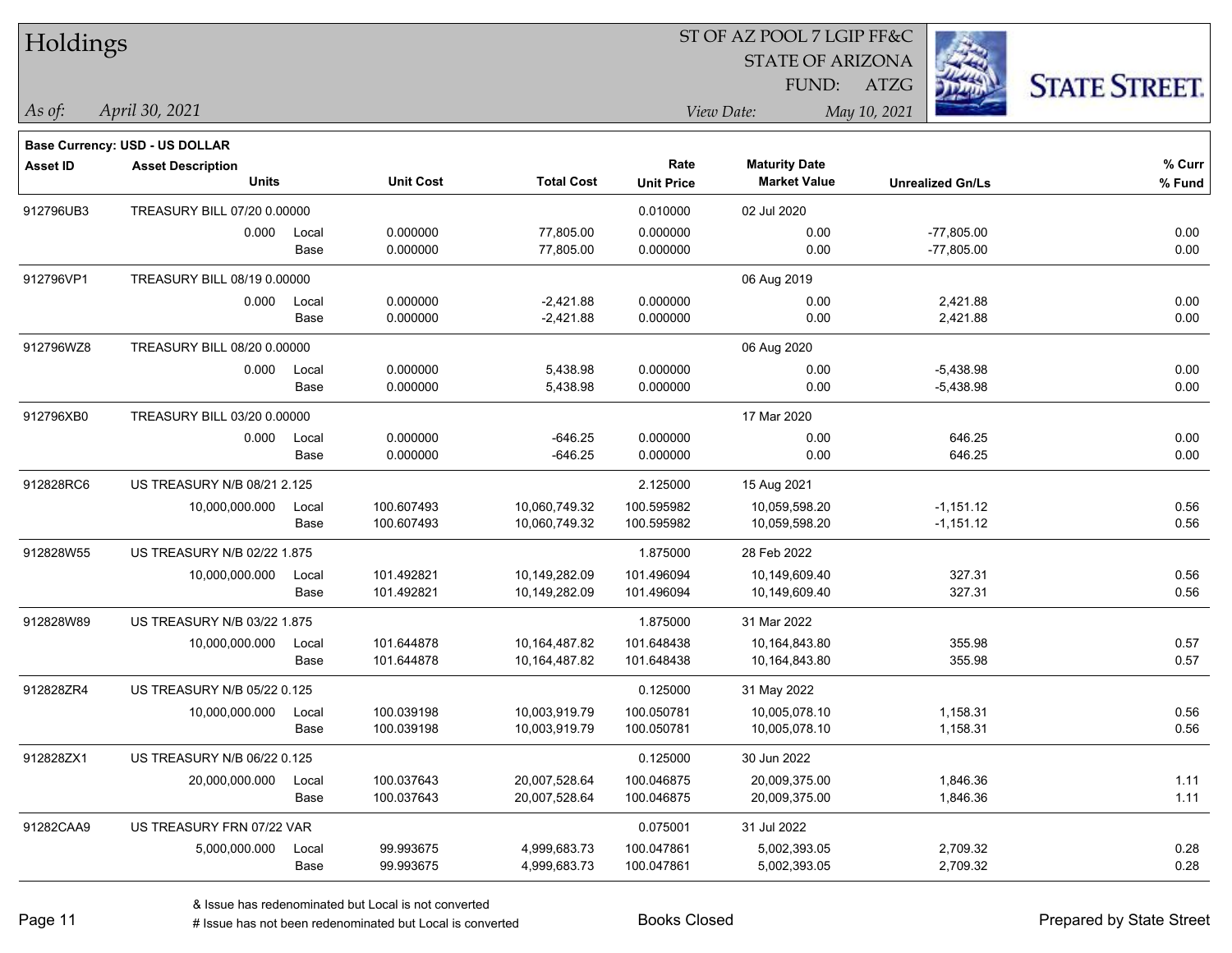| Holdings               |                                |       |                  |                   |                   | ST OF AZ POOL 7 LGIP FF&C |                         |                      |  |
|------------------------|--------------------------------|-------|------------------|-------------------|-------------------|---------------------------|-------------------------|----------------------|--|
|                        |                                |       |                  |                   |                   | <b>STATE OF ARIZONA</b>   |                         |                      |  |
|                        |                                |       |                  |                   |                   | FUND:                     | ATZG                    | <b>STATE STREET.</b> |  |
| As of:                 | April 30, 2021                 |       |                  |                   |                   | View Date:                | May 10, 2021            |                      |  |
|                        | Base Currency: USD - US DOLLAR |       |                  |                   |                   |                           |                         |                      |  |
| Asset ID               | <b>Asset Description</b>       |       |                  |                   | Rate              | <b>Maturity Date</b>      |                         | % Curr               |  |
|                        | <b>Units</b>                   |       | <b>Unit Cost</b> | <b>Total Cost</b> | <b>Unit Price</b> | <b>Market Value</b>       | <b>Unrealized Gn/Ls</b> | % Fund               |  |
| 91282CAC5              | US TREASURY N/B 07/22 0.125    |       |                  |                   | 0.125000          | 31 Jul 2022               |                         |                      |  |
|                        | 10,000,000.000                 | Local | 100.026417       | 10,002,641.69     | 100.039062        | 10,003,906.20             | 1,264.51                | 0.56                 |  |
|                        |                                | Base  | 100.026417       | 10,002,641.69     | 100.039062        | 10,003,906.20             | 1,264.51                | 0.56                 |  |
| 91282CAG6              | US TREASURY N/B 08/22 0.125    |       |                  |                   | 0.125000          | 31 Aug 2022               |                         |                      |  |
|                        | 10,000,000.000                 | Local | 100.015128       | 10,001,512.80     | 100.027344        | 10,002,734.40             | 1,221.60                | 0.56                 |  |
|                        |                                | Base  | 100.015128       | 10,001,512.80     | 100.027344        | 10,002,734.40             | 1,221.60                | 0.56                 |  |
| 91282CAN1              | US TREASURY N/B 09/22 0.125    |       |                  |                   | 0.125000          | 30 Sep 2022               |                         |                      |  |
|                        | 10,000,000.000                 | Local | 100.015184       | 10,001,518.44     | 100.019531        | 10,001,953.10             | 434.66                  | 0.56                 |  |
|                        |                                | Base  | 100.015184       | 10,001,518.44     | 100.019531        | 10,001,953.10             | 434.66                  | 0.56                 |  |
| 91282CAS0              | US TREASURY FRN 10/22 VAR      |       |                  |                   | 0.075001          | 31 Oct 2022               |                         |                      |  |
|                        | 5,000,000.000                  | Local | 100.001517       | 5,000,075.87      | 100.050097        | 5,002,504.85              | 2,428.98                | 0.28                 |  |
|                        |                                | Base  | 100.001517       | 5,000,075.87      | 100.050097        | 5,002,504.85              | 2,428.98                | 0.28                 |  |
| <b>US DOLLAR Total</b> |                                |       |                  |                   |                   |                           |                         |                      |  |
|                        | 548,000,000.000                | Local |                  | 548,426,593.02    |                   | 548,382,502.84            | $-44,090.18$            | 30.50                |  |
|                        |                                | Base  |                  | 548,426,593.02    |                   | 548,382,502.84            | $-44,090.18$            | 30.50                |  |
|                        | <b>FIXED INCOME Total</b>      |       |                  |                   |                   |                           |                         |                      |  |
|                        | 548,000,000.000                | Base  |                  | 548,426,593.02    |                   | 548,382,502.84            | $-44,090.18$            | 30.50                |  |

Page 12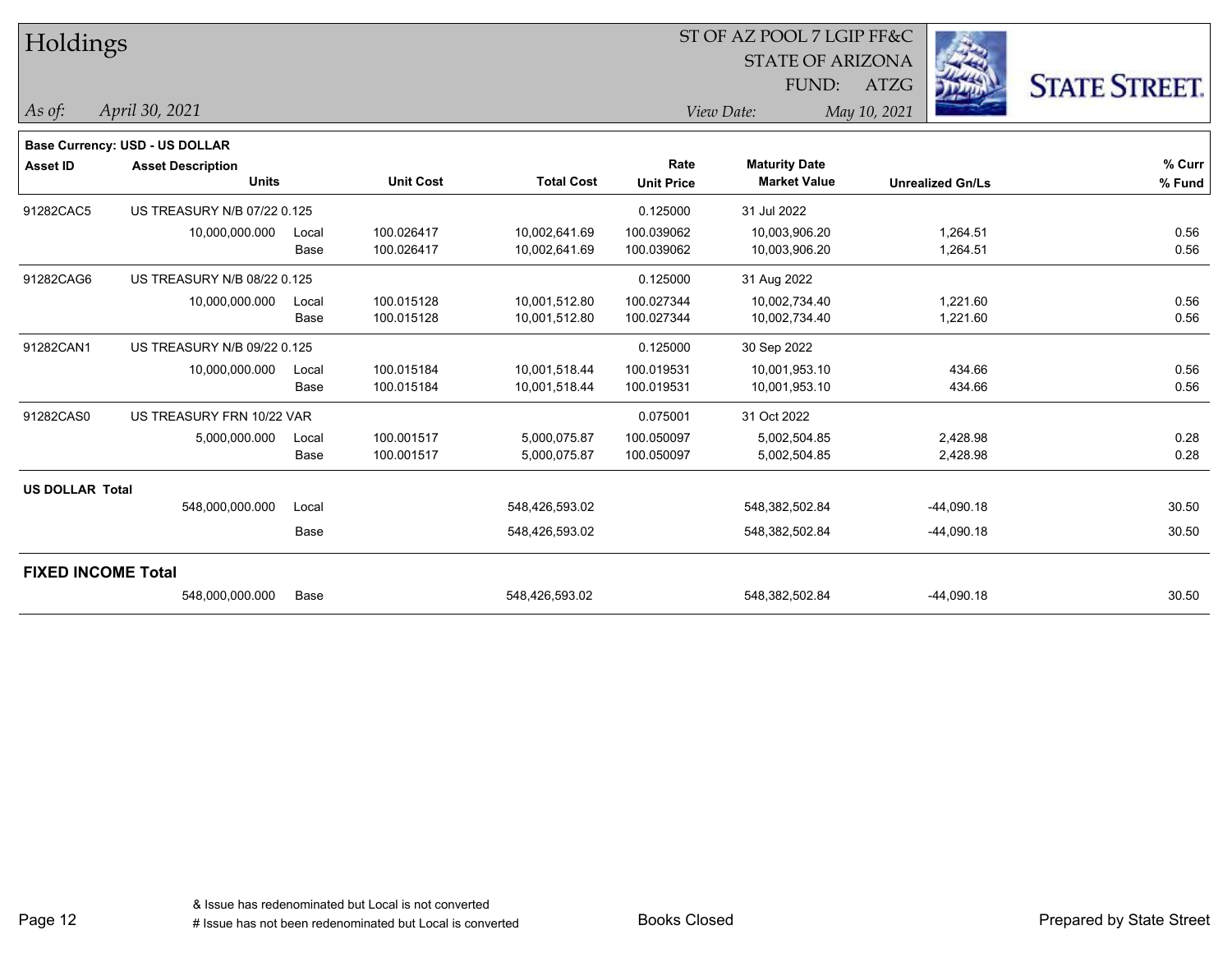| Holdings          |                                          |                  |                   |                   | ST OF AZ POOL 7 LGIP FF&C<br><b>STATE OF ARIZONA</b><br>FUND: | ATZG                    | <b>STATE STREET.</b> |
|-------------------|------------------------------------------|------------------|-------------------|-------------------|---------------------------------------------------------------|-------------------------|----------------------|
| $\vert$ As of:    | April 30, 2021                           |                  |                   |                   | View Date:                                                    | May 10, 2021            |                      |
|                   | <b>Base Currency: USD - US DOLLAR</b>    |                  |                   |                   |                                                               |                         |                      |
| <b>Asset ID</b>   | <b>Asset Description</b><br><b>Units</b> | <b>Unit Cost</b> | <b>Total Cost</b> | Rate              | <b>Maturity Date</b><br><b>Market Value</b>                   |                         | % Curr               |
|                   |                                          |                  |                   | <b>Unit Price</b> |                                                               | <b>Unrealized Gn/Ls</b> | % Fund               |
| <b>FUND Total</b> |                                          |                  |                   |                   |                                                               |                         |                      |
|                   | 1,797,605,493.440                        | Base             | 1,798,024,670.00  |                   | 1,797,980,579.82                                              | $-44.090.18$            | 100.00               |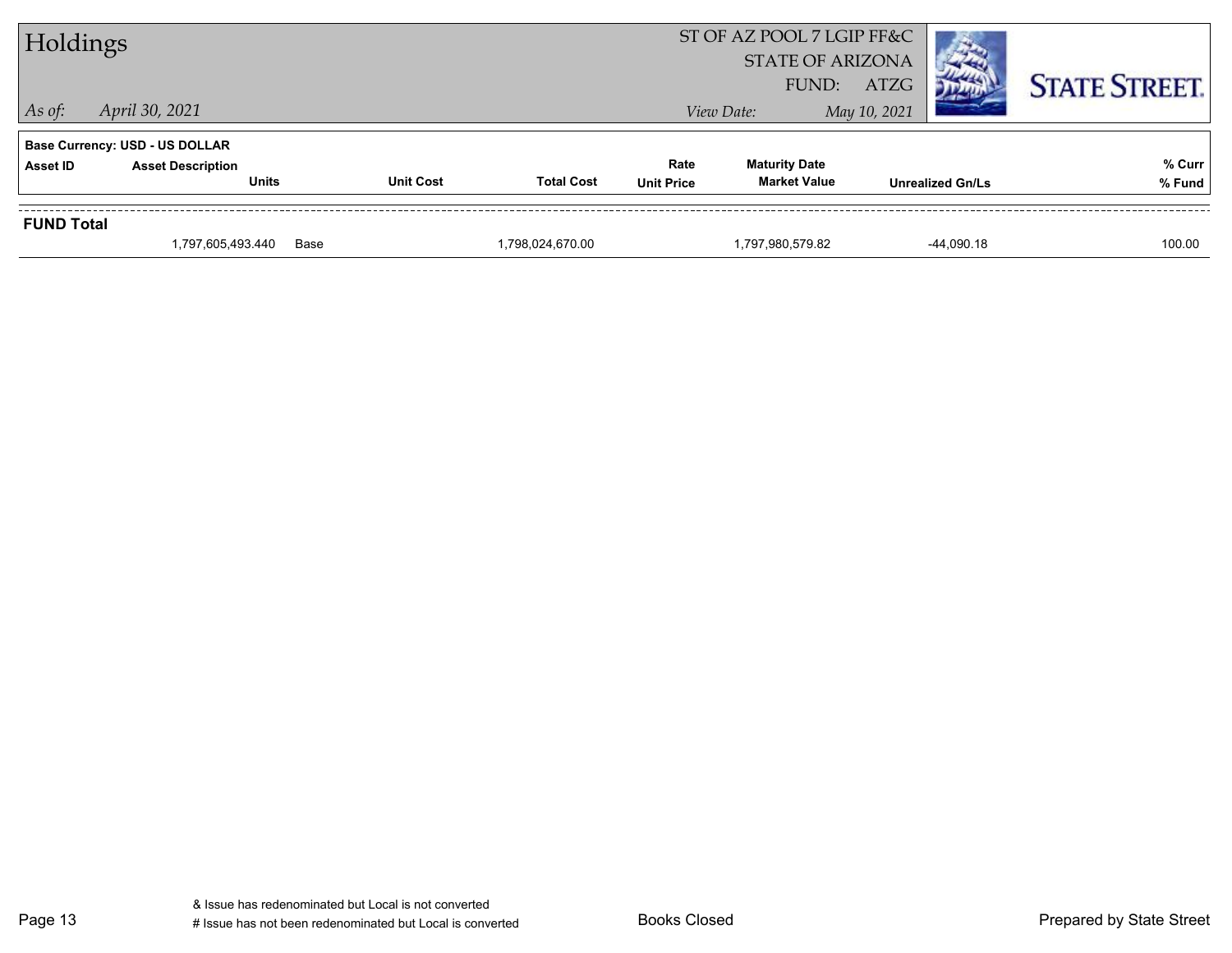## Holdings

## Currency Summary

*As of: April 30, 2021*

## ST OF AZ POOL 7 LGIP FF&C

STATE OF ARIZONA

FUND: ATZG



*View Date:May 10, 2021*

## **Base Currency:USD - US DOLLAR**

|                        |                   |       |                   |                     | % Currency |                         |                          |                           |
|------------------------|-------------------|-------|-------------------|---------------------|------------|-------------------------|--------------------------|---------------------------|
|                        | <b>Units</b>      |       | <b>Total Cost</b> | <b>Market Value</b> | % Fund     | <b>Unreal Sec Gn/Ls</b> | <b>Unreal Curr Gn/Ls</b> | <b>Total Unreal Gn/Ls</b> |
| <b>US DOLLAR</b>       |                   |       |                   |                     |            |                         | Exchange Rate:           | 1.000000                  |
| <b>CASH</b>            |                   |       |                   |                     |            |                         |                          |                           |
|                        | 2,168.220         | Local | 2,168.22          | 2,168.22            | 0.00       | 0.00                    |                          | 0.00                      |
|                        |                   | Base  | 2,168.22          | 2,168.22            | 0.00       | 0.00                    | 0.00                     | 0.00                      |
| <b>CASH EQUIVALENT</b> |                   |       |                   |                     |            |                         |                          |                           |
|                        | 1,249,603,325.220 | Local | 1,249,595,908.76  | 1,249,595,908.76    | 69.50      | 0.00                    |                          | 0.00                      |
|                        |                   | Base  | 1,249,595,908.76  | 1,249,595,908.76    | 69.50      | 0.00                    | 0.00                     | 0.00                      |
| <b>FIXED INCOME</b>    |                   |       |                   |                     |            |                         |                          |                           |
|                        | 548,000,000.000   | Local | 548,426,593.02    | 548,382,502.84      | 30.50      | $-44,090.18$            |                          | $-44,090.18$              |
|                        |                   | Base  | 548,426,593.02    | 548,382,502.84      | 30.50      | $-44,090.18$            | 0.00                     | $-44,090.18$              |
| <b>US DOLLAR Total</b> |                   |       |                   |                     |            |                         |                          |                           |
|                        | 1,797,605,493.440 | Local | 1,798,024,670.00  | 1,797,980,579.82    | 100.00     | $-44,090.18$            |                          | $-44,090.18$              |
|                        |                   | Base  | 1,798,024,670.00  | 1,797,980,579.82    | 100.00     | $-44,090.18$            | 0.00                     | $-44,090.18$              |
| <b>FUND Total</b>      |                   |       |                   |                     |            |                         |                          |                           |
|                        | 1,797,605,493.440 | Base  | 1,798,024,670.00  | 1,797,980,579.82    | 100.00     | $-44,090.18$            | 0.00                     | $-44,090.18$              |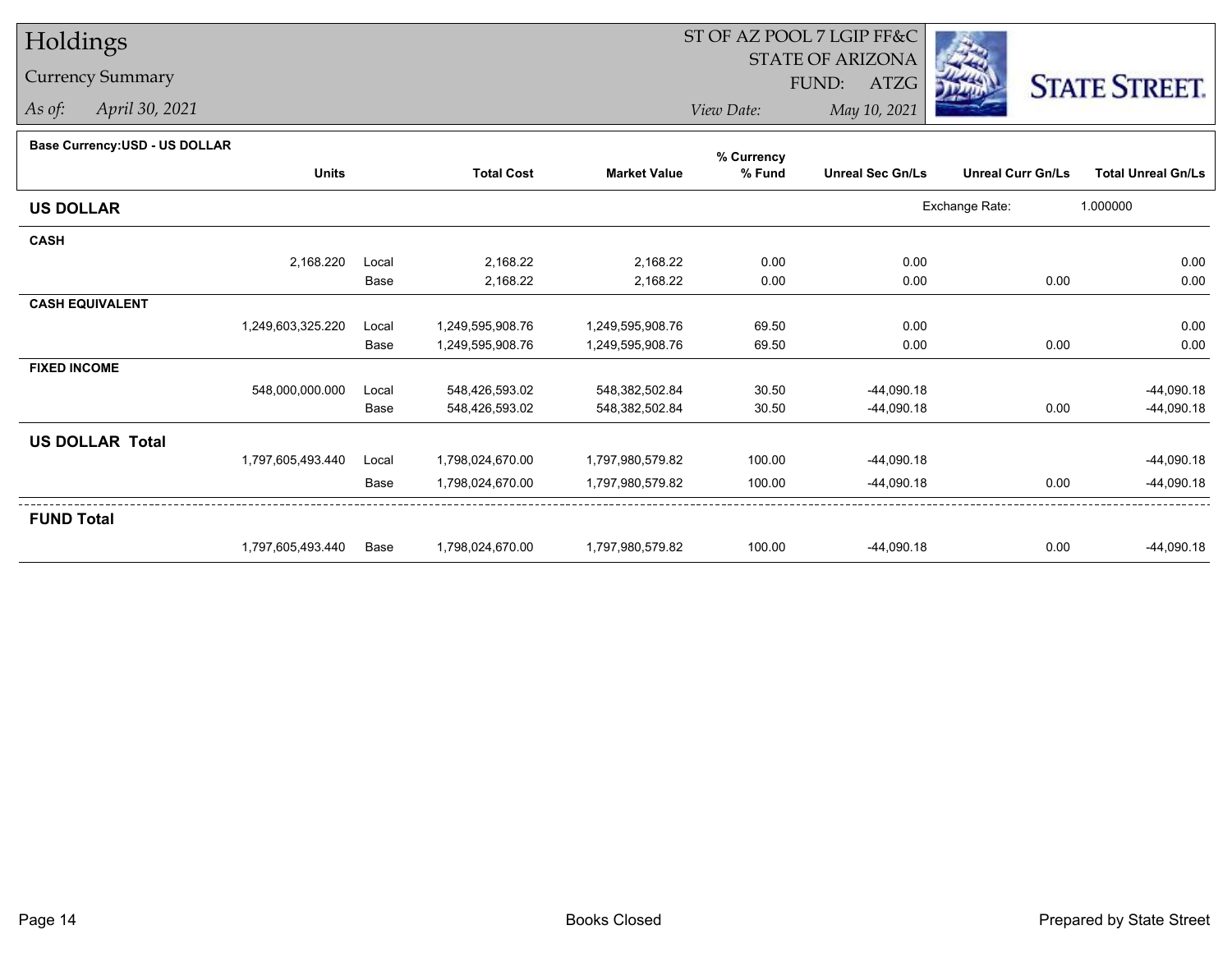| Holdings             |                                       |                   |                     |            | ST OF AZ POOL 7 LGIP FF&C<br><b>STATE OF ARIZONA</b> |                          |                           |  |
|----------------------|---------------------------------------|-------------------|---------------------|------------|------------------------------------------------------|--------------------------|---------------------------|--|
| <b>Asset Summary</b> |                                       |                   |                     |            | FUND:<br>ATZG                                        |                          | <b>STATE STREET.</b>      |  |
| As of:               | April 30, 2021                        |                   |                     | View Date: | May 10, 2021                                         |                          |                           |  |
|                      | <b>Base Currency: USD - US DOLLAR</b> |                   |                     |            |                                                      |                          |                           |  |
|                      | <b>Units</b>                          | <b>Total Cost</b> | <b>Market Value</b> | % Fund     | <b>Unreal Sec Gn/Ls</b>                              | <b>Unreal Curr Gn/Ls</b> | <b>Total Unreal Gn/Ls</b> |  |
| <b>CASH</b>          |                                       |                   |                     |            |                                                      |                          |                           |  |
| <b>US DOLLAR</b>     |                                       |                   |                     |            |                                                      |                          |                           |  |
|                      | 2,168.220                             | 2,168.22          | 2,168.22            | 0.00       | 0.00                                                 | 0.00                     | 0.00                      |  |
| <b>CASH Total</b>    | 2,168.220                             | 2,168.22          | 2,168.22            | 0.00       | 0.00                                                 | 0.00                     | 0.00                      |  |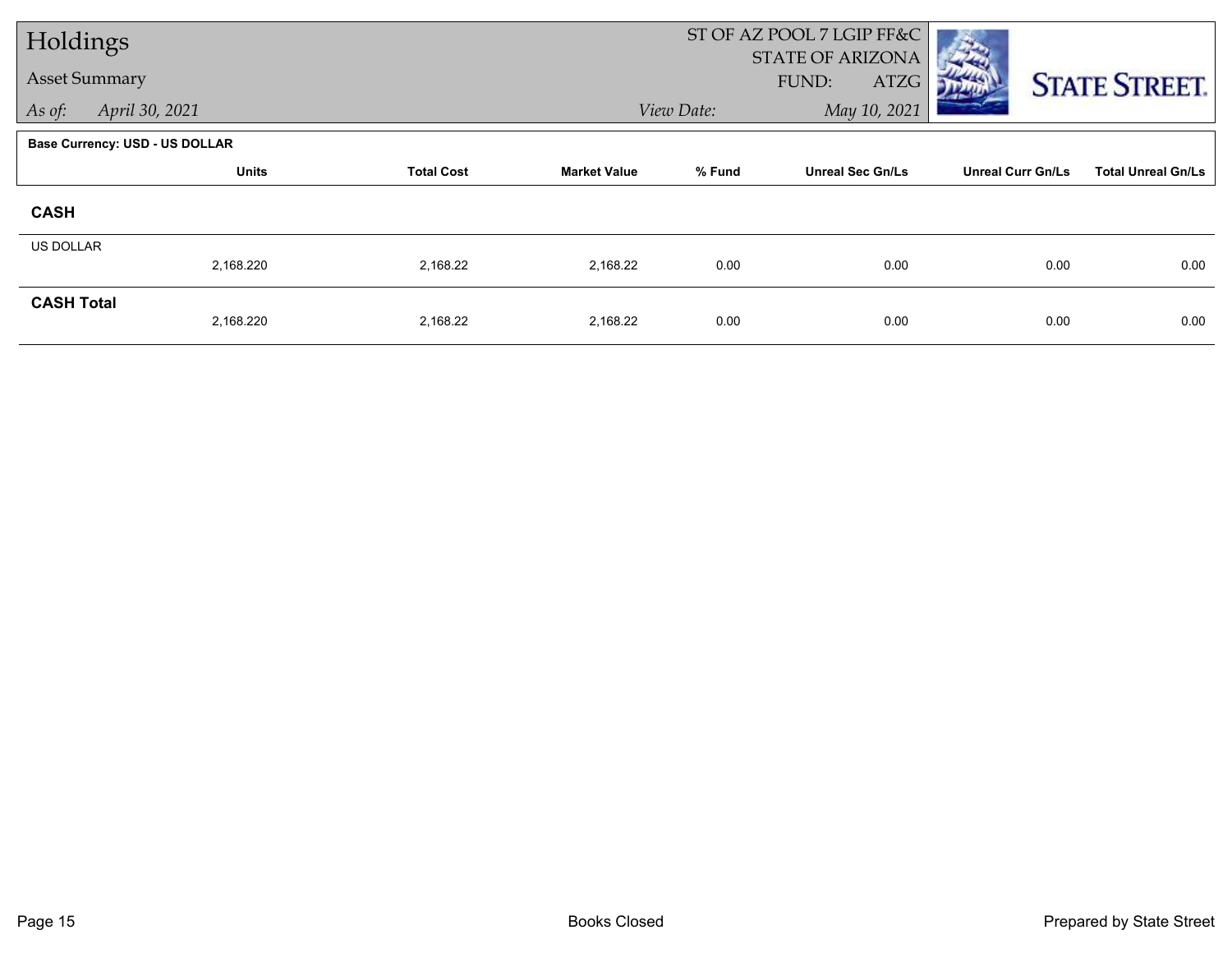| Holdings         |                                                   |                   |                     | ST OF AZ POOL 7 LGIP FF&C |                                          |                          |                           |  |
|------------------|---------------------------------------------------|-------------------|---------------------|---------------------------|------------------------------------------|--------------------------|---------------------------|--|
|                  | <b>Asset Summary</b>                              |                   |                     |                           | <b>STATE OF ARIZONA</b><br>ATZG<br>FUND: |                          | <b>STATE STREET.</b>      |  |
| As of:           | April 30, 2021                                    |                   |                     | View Date:                | May 10, 2021                             |                          |                           |  |
|                  | Base Currency: USD - US DOLLAR                    |                   |                     |                           |                                          |                          |                           |  |
|                  | <b>Units</b>                                      | <b>Total Cost</b> | <b>Market Value</b> | % Fund                    | <b>Unreal Sec Gn/Ls</b>                  | <b>Unreal Curr Gn/Ls</b> | <b>Total Unreal Gn/Ls</b> |  |
|                  | <b>CASH EQUIVALENT</b>                            |                   |                     |                           |                                          |                          |                           |  |
| <b>US DOLLAR</b> |                                                   |                   |                     |                           |                                          |                          |                           |  |
|                  | 1,249,603,325.220                                 | 1,249,595,908.76  | 1,249,595,908.76    | 69.50                     | 0.00                                     | 0.00                     | 0.00                      |  |
|                  | <b>CASH EQUIVALENT Total</b><br>1,249,603,325.220 | 1,249,595,908.76  | 1,249,595,908.76    | 69.50                     | 0.00                                     | 0.00                     | 0.00                      |  |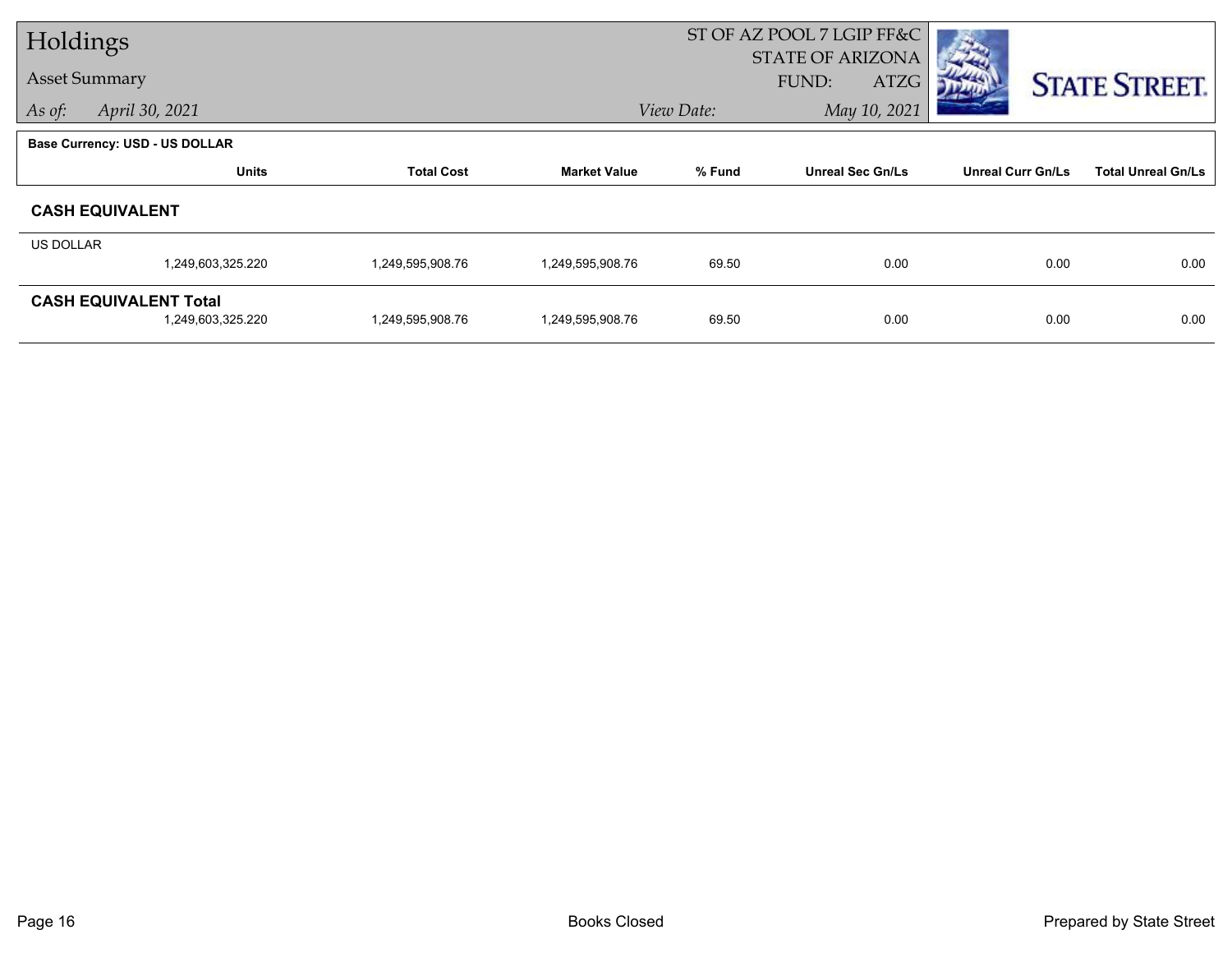| Holdings  |                                       |                   |                     | ST OF AZ POOL 7 LGIP FF&C |                                          |                          |                           |  |
|-----------|---------------------------------------|-------------------|---------------------|---------------------------|------------------------------------------|--------------------------|---------------------------|--|
|           | <b>Asset Summary</b>                  |                   |                     |                           | <b>STATE OF ARIZONA</b><br>FUND:<br>ATZG |                          |                           |  |
| As of:    | April 30, 2021                        |                   |                     | View Date:                | May 10, 2021                             |                          | <b>STATE STREET.</b>      |  |
|           | <b>Base Currency: USD - US DOLLAR</b> |                   |                     |                           |                                          |                          |                           |  |
|           | <b>Units</b>                          | <b>Total Cost</b> | <b>Market Value</b> | % Fund                    | <b>Unreal Sec Gn/Ls</b>                  | <b>Unreal Curr Gn/Ls</b> | <b>Total Unreal Gn/Ls</b> |  |
|           |                                       |                   |                     |                           |                                          |                          |                           |  |
|           | <b>FIXED INCOME</b>                   |                   |                     |                           |                                          |                          |                           |  |
| US DOLLAR |                                       |                   |                     |                           |                                          |                          |                           |  |
|           | 548,000,000.000                       | 548,426,593.02    | 548,382,502.84      | 30.50                     | $-44,090.18$                             | 0.00                     | $-44,090.18$              |  |
|           | <b>FIXED INCOME Total</b>             |                   |                     |                           |                                          |                          |                           |  |
|           | 548,000,000.000                       | 548,426,593.02    | 548,382,502.84      | 30.50                     | $-44,090.18$                             | 0.00                     | $-44,090.18$              |  |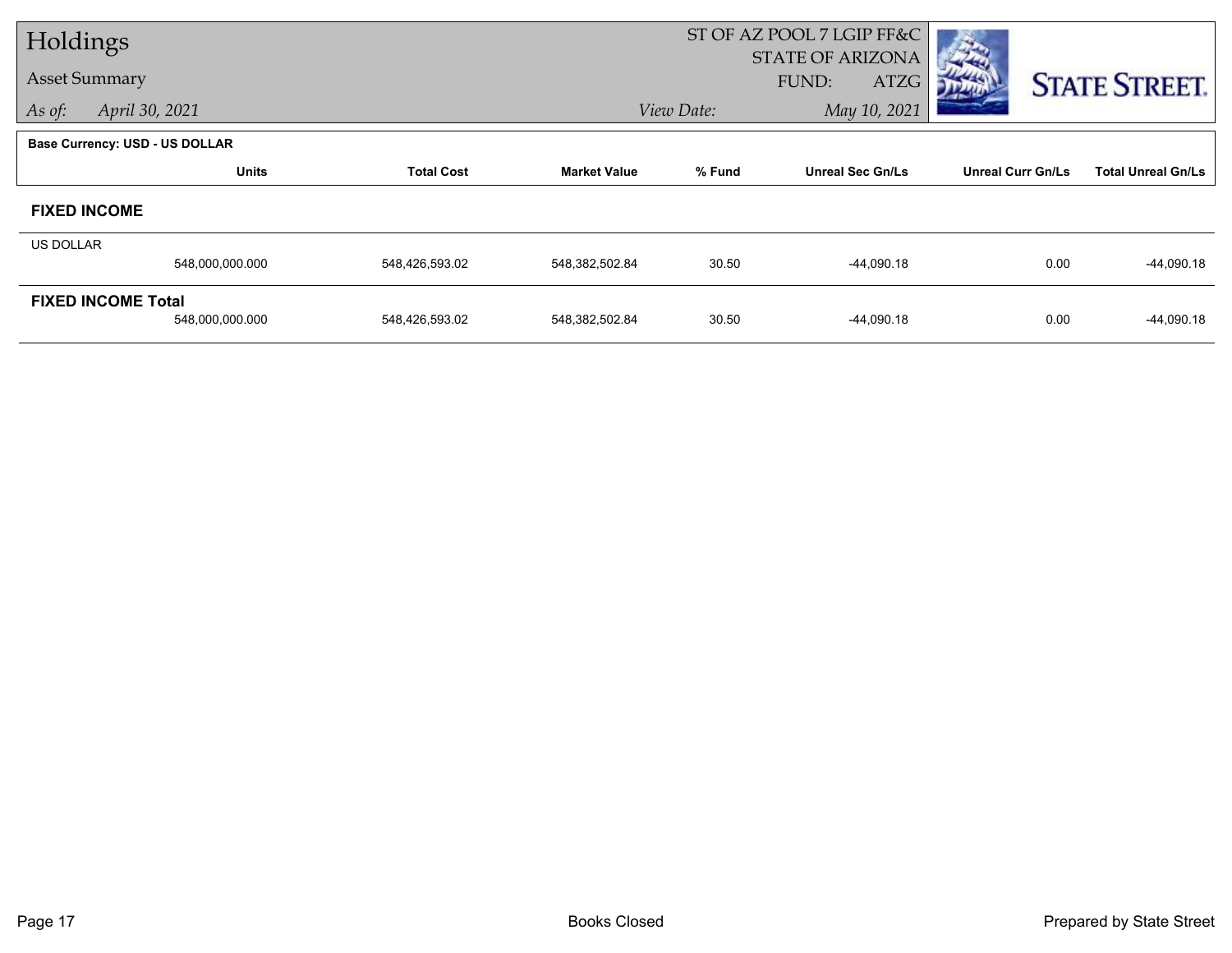| Holdings                 |                                       |                   | ST OF AZ POOL 7 LGIP FF&C |            |                                                 |                          |                           |
|--------------------------|---------------------------------------|-------------------|---------------------------|------------|-------------------------------------------------|--------------------------|---------------------------|
|                          | <b>Asset Summary</b>                  |                   |                           |            | <b>STATE OF ARIZONA</b><br><b>ATZG</b><br>FUND: |                          | <b>STATE STREET.</b>      |
| April 30, 2021<br>As of: |                                       |                   |                           | View Date: | May 10, 2021                                    |                          |                           |
|                          | <b>Base Currency: USD - US DOLLAR</b> |                   |                           |            |                                                 |                          |                           |
|                          | <b>Units</b>                          | <b>Total Cost</b> | <b>Market Value</b>       | % Fund     | <b>Unreal Sec Gn/Ls</b>                         | <b>Unreal Curr Gn/Ls</b> | <b>Total Unreal Gn/Ls</b> |
| <b>FUND Total</b>        |                                       |                   |                           |            |                                                 |                          |                           |
|                          | 1,797,605,493.440                     | 1,798,024,670.00  | 1,797,980,579.82          | 100.00     | -44.090.18                                      | 0.00                     | -44,090.18                |